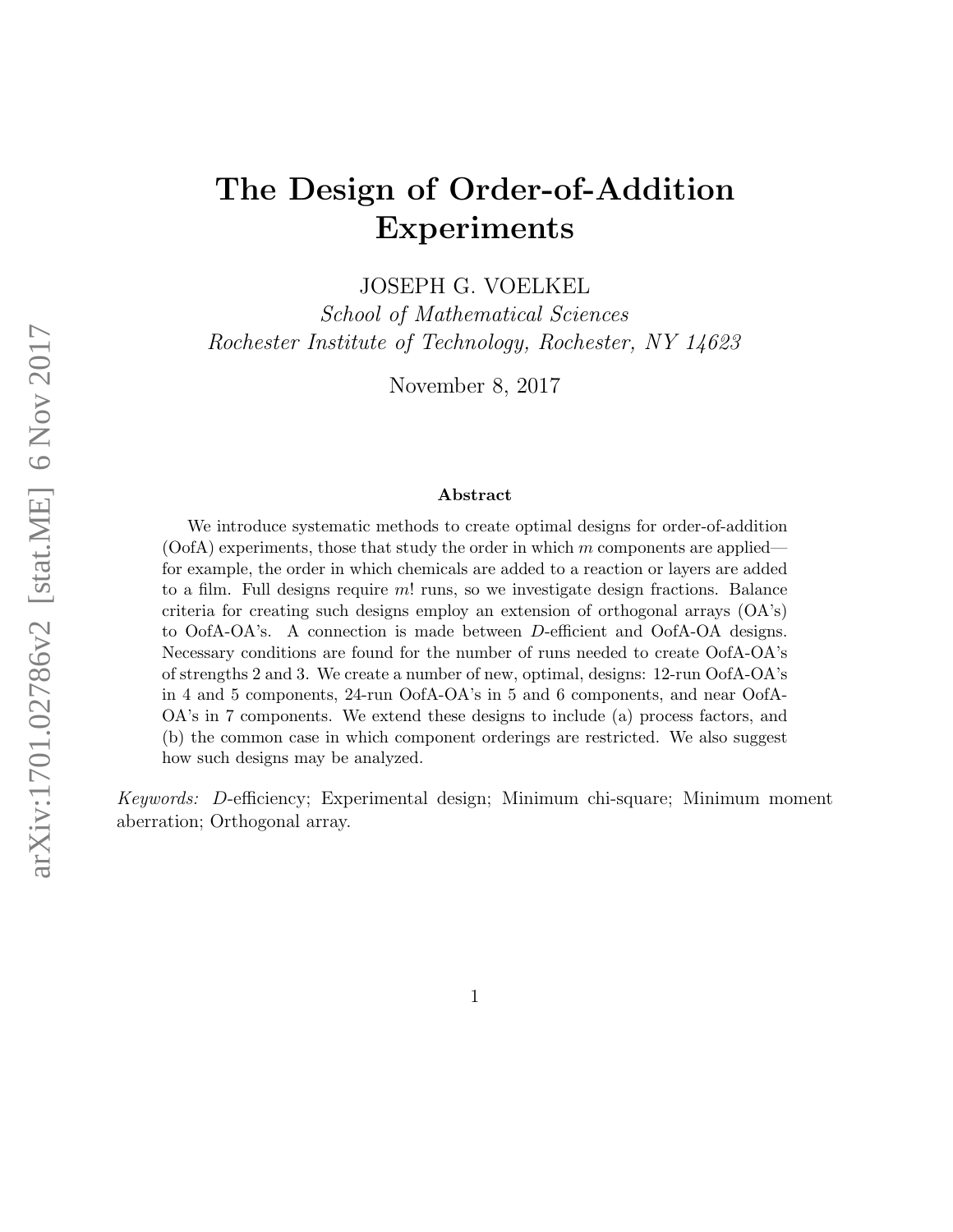## 1 INTRODUCTION

An early reference to an order-of-addition (OofA) experiment (Fisher(1971)) is that of a lady tasting tea, who claimed she could distinguish whether the tea or the milk was first added to her cup. Fisher's experiment consisted of four replications of each of tea→milk and milk→tea.

More complex OofA applications appear in a number of areas, including chemical, food, and film, although in the author's experience such applications tend to be proprietary. An application in the public arena includes Preuss, et al. (2009, p. 24), who note that "The next step [in an investigation] is usually to determine the order of action of the protein with respect to known treatments required at the same general transport step. This approach is sometime referred to an order of addition experiment..." A PerkinElmer (2016) reference states "Order of addition can influence the signal generated to a large extent. The optimal order in which assay components interact should always be determined empirically... some binding partners may interfere with the association of other binding partners if allowed to interact in the wrong order."(italics ours.) Other references to OofA experiments include Black, et al. (2001) and Kim, et al. (2001). None of these references mention a strategy of experimenter design—rather, a small subset of select orders was investigated.

In this paper, we will denote each material whose order of addition is being considered as a *component*. If there are m components, say  $c_0, \ldots, c_{m-1}$ , then there are m! possible combinations of orders. An experiment with 5 components or more would normally be considered excessively large, so our interest is to find good fractions of such designs. Our objectives in this paper are to:

- 1. Review past work in the field;
- 2. Consider goodness criteria for fractionating an OofA design;
- 3. Investigate the goodness of the designs created by these criteria, including a comparison of these designs to those from past work;
- 4. Extend these designs to include process factors as well—for example, varying the temperature or the amount of  $c_1$ ;
- 5. Consider designs in which restrictions are placed on component ordering.

## 2 PAST WORK

Given the importance of order of addition in certain experimental areas, it is surprising that little research has been done to create good OofA designs. The only direct statistical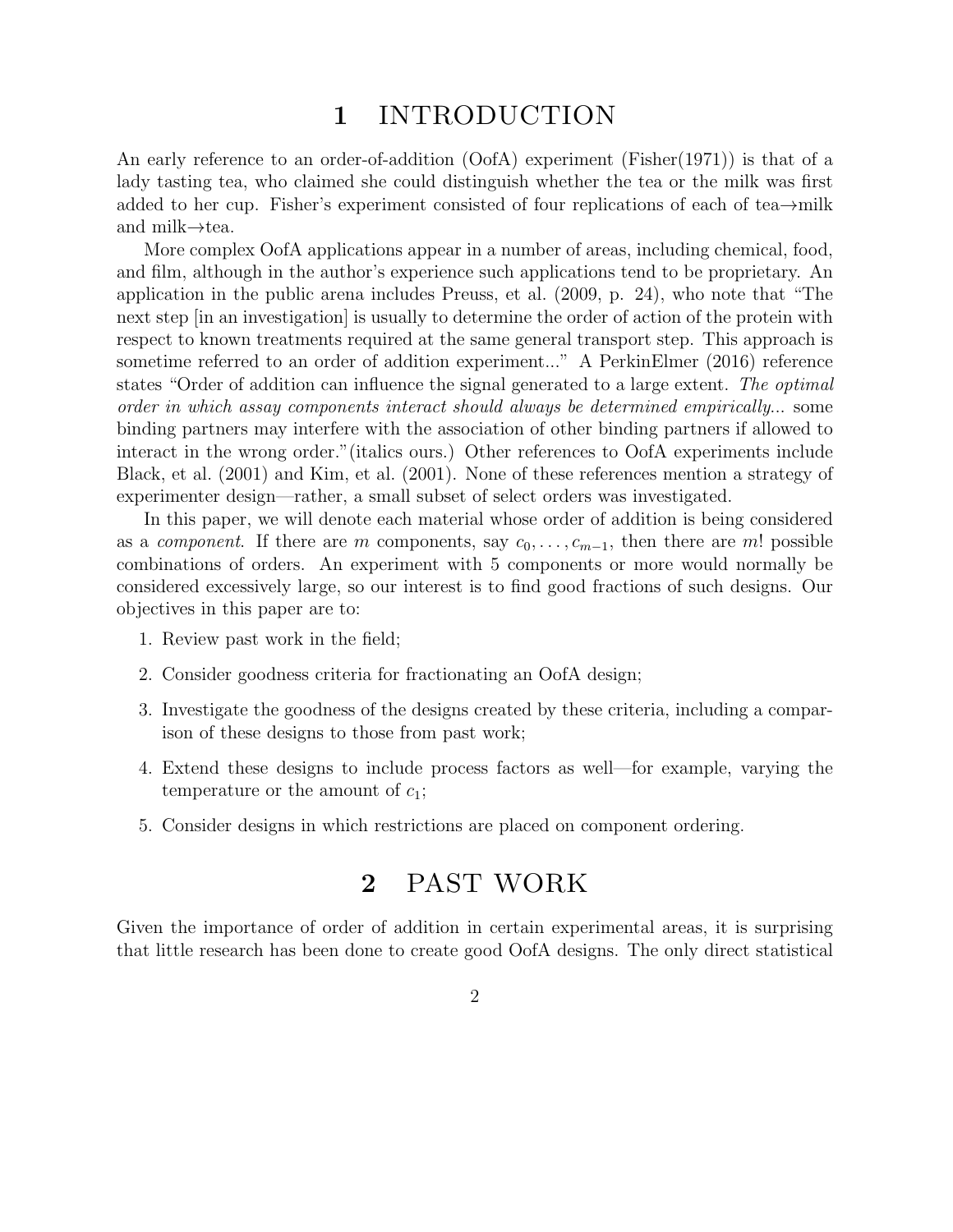reference for creating such designs appears to be Van Nostrand (1995), whose primary approach was to select a fraction of such combinations with good properties, as follows:

- 1. Create "pseudo factors" (which in this paper we will call pair-wise ordering (PWO) factors). There are  $\binom{m}{2}$  PWO factors, corresponding to all pairs of component orders  ${Fc_k < c_l, 0 \le k < l \le m-1}$ , where F is included in these names to emphasize these are factors, and each  $Fc_k < c_l$  is at two levels, 1 and 0, to indicate whether or not component k is added before component l, respectively. So, if  $m = 4$ , the six PWO factors are  $Fc_0 < c_1$ ,  $Fc_0 < c_2$ ,  $Fc_0 < c_3$ ,  $Fc_1 < c_2$ ,  $Fc_1 < c_3$ ,  $Fc_2 < c_3$  see Table [1](#page-3-0) for an example of a design in all m! runs. (The  $\mathbf{D}_F$  and  $\mathbf{P}_F$  notation will be explained in the next section.)
- 2. Create a tentative two-level design in these  $\binom{m}{2}$  PWO factors, fractionated to a suggested number of starting runs. For  $m = 5$ , for example, with 10 PWO factors, this might correspond to a  $2^{10-3}$  design, the hope being that, because the full  $2^{10}$  would include all valid  $5! = 120$  combinations, then a particular  $2^{10-3}$  design might include about  $120(2^{-3}) = 15$  valid combinations.
- 3. Reduce the number of runs in the fraction to include only valid combinations. For example, if the fraction includes a suggested run such as  $c_0 < c_1$ ,  $c_0 > c_2$ ,  $c_1 < c_2$ , such a run would be excluded.

For five factors, Van Nostrand examined the eight fractions from a particular  $2^{10-3}$ family—that is, all eight combinations of  $\pm G_1$ ,  $\pm G_2$ ,  $\pm G_3$ , where the  $G_i$ 's are the words in the generator. For each combination, he considered the main-effects model, and then used the mean VIF's (variance-inflation factors) from each model to measure the goodness of each design. In his example, the number of valid runs from his 128-run fractions ranged from 13 to 17; the 13-run designs were singular, and the other designs had mean VIF's in the range from 3.3 to 3.6. (The mean VIF in the full, 120-run, design is 2.) He noted that different sets of words in the generator lead to different designs, and that "[p]rinciples for assigning letters to generators to produce designs with low variance inflation factors are not yet apparent." Also note that even if a full-factorial design is considered for  $m$  component, only the fraction  $m!/2^{m(m-1)/2}$  of these runs are valid. In Van Nostrand's 5-component example, only about 12% of the runs from the full-factorial design would be valid, which is consistent with the fractions valid in his fractional-factorial designs. This fraction drops quickly with m—even for  $m = 6$ , the fraction is only 2%.

An author whose designs appear to be more widely used for OofA experiments is Williams (1949, 1950). However, Williams' intent was to create designs not for OofA experiments, but for crossover experiments—experiments in which each subject receives  $m$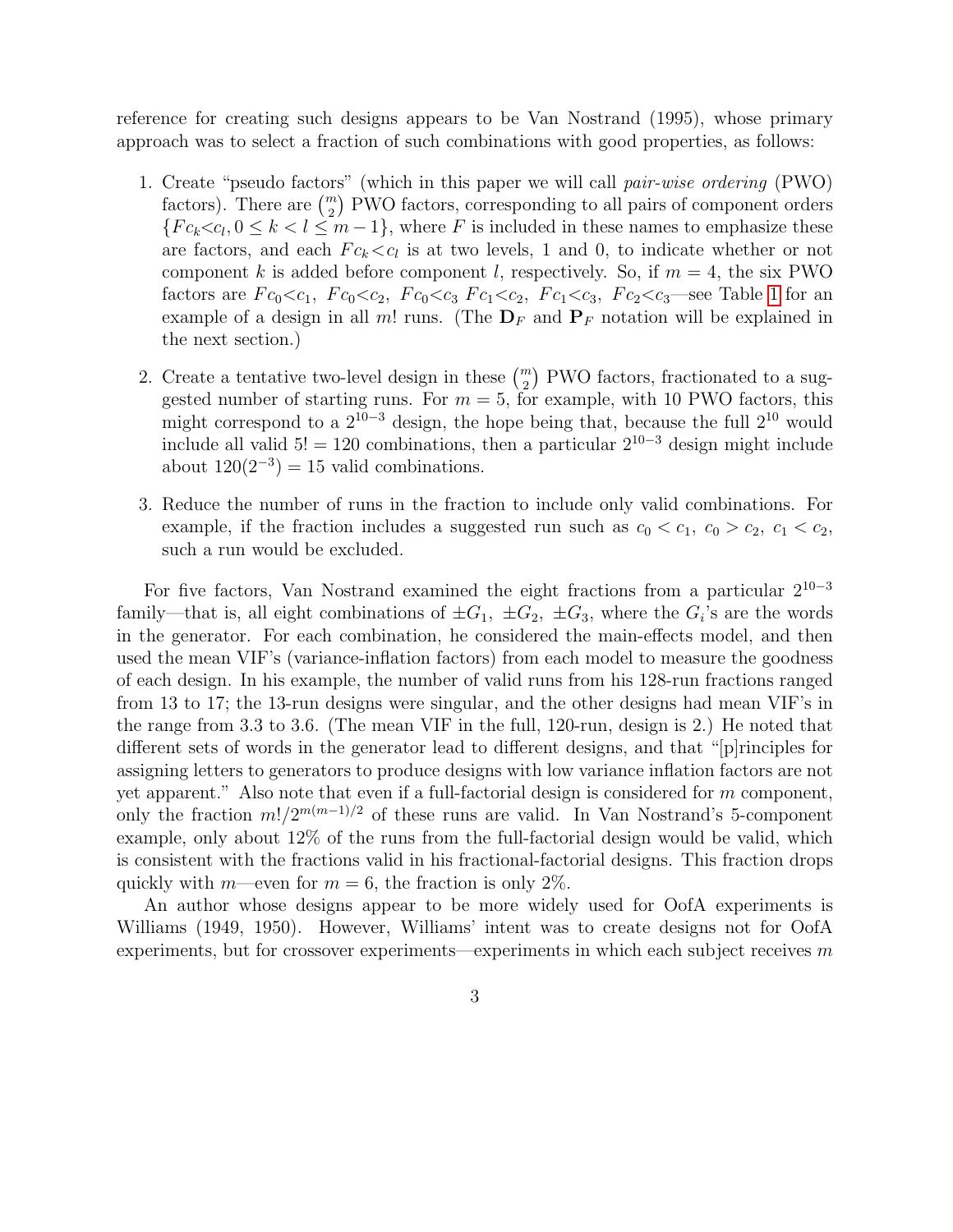<span id="page-3-0"></span>

|                | Design $\mathbf{D}_F$ |                  |                |                  |             | <b>PWO</b> Design Matrix $P_F$                                 |                |                  |                |                  |  |  |
|----------------|-----------------------|------------------|----------------|------------------|-------------|----------------------------------------------------------------|----------------|------------------|----------------|------------------|--|--|
|                |                       |                  |                |                  |             | $Fc_0 < c_1Fc_0 < c_2Fc_0 < c_3Fc_1 < c_2Fc_1 < c_3Fc_2 < c_3$ |                |                  |                |                  |  |  |
| $\mathbf{1}$   | $\overline{0}$        | $\mathbf{1}$     | $\overline{2}$ | $\overline{3}$   | $\mathbf 1$ | $\mathbf 1$                                                    | 1              | $\mathbf 1$      | $\mathbf 1$    | $\mathbf 1$      |  |  |
| $\overline{2}$ | $\overline{0}$        | $\mathbf{1}$     | 3              | $\overline{2}$   | 1           | $\mathbf{1}$                                                   | $\mathbf{1}$   | $\mathbf 1$      | $\mathbf{1}$   | $\boldsymbol{0}$ |  |  |
| 3              | $\overline{0}$        | $\overline{2}$   | $\mathbf{1}$   | 3                | 1           | 1                                                              | $\mathbf{1}$   | $\overline{0}$   | 1              | 1                |  |  |
| $\overline{4}$ | $\overline{0}$        | $\overline{2}$   | 3              | $\mathbf{1}$     | 1           | 1                                                              | $\mathbf{1}$   | $\overline{0}$   | $\overline{0}$ | $\mathbf{1}$     |  |  |
| 5              | $\overline{0}$        | 3                | $\mathbf{1}$   | $\overline{2}$   | 1           | 1                                                              | $\mathbf{1}$   | 1                | $\overline{0}$ | $\overline{0}$   |  |  |
| 6              | $\overline{0}$        | 3                | $\overline{2}$ | $\mathbf{1}$     | 1           | 1                                                              | $\mathbf 1$    | $\overline{0}$   | $\overline{0}$ | 0                |  |  |
| 7              | 1                     | $\overline{0}$   | $\overline{2}$ | 3                | $\theta$    | 1                                                              | 1              | 1                | 1              | 1                |  |  |
| 8              | 1                     | $\boldsymbol{0}$ | 3              | $\overline{2}$   | 0           | 1                                                              | $\mathbf 1$    | 1                | $\mathbf 1$    | 0                |  |  |
| 9              | 1                     | $\overline{2}$   | $\overline{0}$ | 3                | $\theta$    | $\theta$                                                       | $\mathbf 1$    | $\mathbf 1$      | $\mathbf 1$    | 1                |  |  |
| 10             | 1                     | $\overline{2}$   | 3              | $\overline{0}$   | $\theta$    | $\theta$                                                       | 0              | 1                | 1              | 1                |  |  |
| 11             | 1                     | 3                | $\overline{0}$ | $\overline{2}$   | $\theta$    | 1                                                              | $\overline{0}$ | 1                | 1              | $\theta$         |  |  |
| 12             | 1                     | 3                | $\overline{2}$ | $\overline{0}$   | $\theta$    | $\overline{0}$                                                 | $\overline{0}$ | 1                | 1              | $\overline{0}$   |  |  |
| 13             | $\overline{2}$        | $\overline{0}$   | $\mathbf{1}$   | 3                | 1           | $\overline{0}$                                                 | $\mathbf 1$    | $\overline{0}$   | $\mathbf 1$    | $\mathbf{1}$     |  |  |
| 14             | $\overline{2}$        | $\overline{0}$   | 3              | $\mathbf{1}$     | 1           | $\overline{0}$                                                 | $\mathbf 1$    | $\overline{0}$   | $\overline{0}$ | $\mathbf{1}$     |  |  |
| 15             | $\overline{2}$        | 1                | $\overline{0}$ | 3                | 0           | $\theta$                                                       | $\mathbf 1$    | 0                | 1              | $\mathbf 1$      |  |  |
| 16             | $\overline{2}$        | $\mathbf{1}$     | 3              | $\overline{0}$   | 0           | $\theta$                                                       | $\overline{0}$ | 0                | $\mathbf{1}$   | $\mathbf 1$      |  |  |
| 17             | $\overline{2}$        | 3                | $\overline{0}$ | $\mathbf{1}$     | 1           | $\theta$                                                       | 0              | $\overline{0}$   | $\overline{0}$ | $\mathbf 1$      |  |  |
| 18             | $\overline{2}$        | 3                | $\mathbf{1}$   | $\boldsymbol{0}$ | $\theta$    | $\overline{0}$                                                 | 0              | $\overline{0}$   | $\overline{0}$ | 1                |  |  |
| 19             | 3                     | $\overline{0}$   | 1              | $\overline{2}$   | 1           | 1                                                              | 0              | 1                | 0              | 0                |  |  |
| 20             | 3                     | $\overline{0}$   | $\overline{2}$ | $\mathbf{1}$     | 1           | 1                                                              | 0              | $\overline{0}$   | 0              | 0                |  |  |
| 21             | 3                     | $\mathbf 1$      | $\overline{0}$ | $\overline{2}$   | $\theta$    | 1                                                              | 0              | 1                | 0              | 0                |  |  |
| 22             | 3                     | 1                | $\overline{2}$ | $\overline{0}$   | 0           | $\theta$                                                       | 0              | 1                | 0              | 0                |  |  |
| 23             | 3                     | $\overline{2}$   | $\overline{0}$ | $\mathbf{1}$     | 1           | $\overline{0}$                                                 | $\overline{0}$ | $\overline{0}$   | $\overline{0}$ | $\overline{0}$   |  |  |
| 24             | 3                     | $\overline{2}$   | $\mathbf{1}$   | $\overline{0}$   | 0           | $\theta$                                                       | 0              | $\boldsymbol{0}$ | 0              | $\overline{0}$   |  |  |

Table 1: Four-factor OofA design  $\mathbf{D}_F$  in 24 runs, with PWO design matrix  $\mathbf{P}_F.$ 

 $\equiv$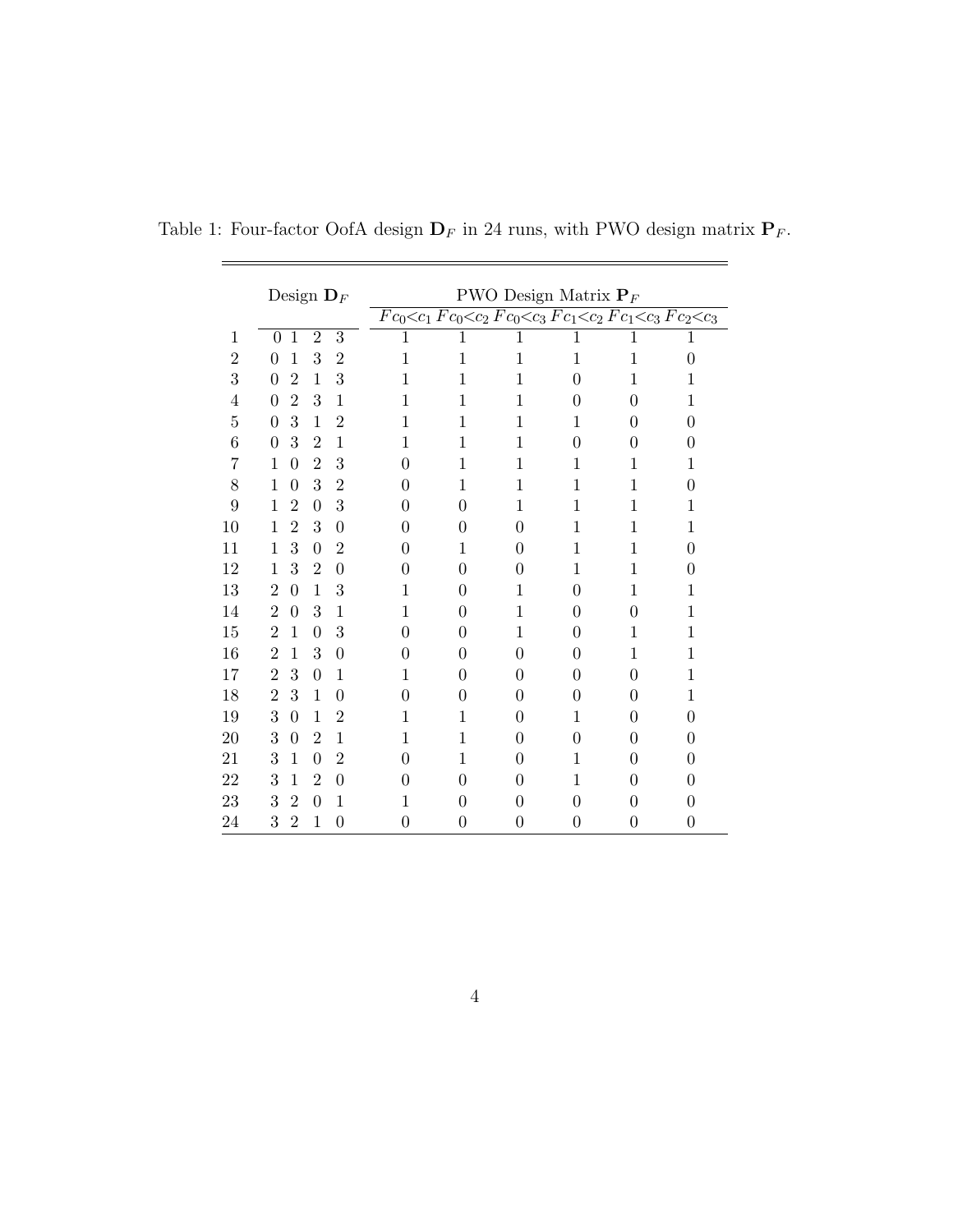treatments in succession. His designs address the possibility that one or more preceding treatments as well as the current one may affect the response—his designs are balanced for these so-called residual effects. Williams showed that designs that are balanced for the effect of only one preceding treatment exist for m treatments in one  $m \times m$  Latin Square  $(m \text{ runs})$  if m is even—this is known as a cyclic row-complete Latin Square—and two such Latin Squares  $(2m \text{ runs})$  if m is odd. In these Latin Squares, rows indicate the run (or subject) number, columns the treatment order, and Latin letters the treatment.

In addition, if  $m$  is a prime or a power of a prime, then Williams showed that a design in  $m-1$  Latin Squares  $(m(m-1))$  runs) may be created that is balanced for any number of preceding treatments, where their interactions are not taken into account. Williams also created designs for m treatments, again in  $m-1$  Latin Squares, that are balanced for each pair of preceding treatments in both of their orders, so that residual-effect interactions may be taken into account.

## 3 APPROACH AND CRITERIA

Williams' designs lead to certain balance properties. However, these properties are not directly connected to OofA considerations. For example, the natural factors in Williams' designs, as shown in his 1949 example, are replications, order, treatments (direct), and treatments (residual), each with  $m-1$  d.f. But none of these are natural factors of interest in an OofA experiment.

Our approach for creating OofA designs will employ Van Nostrand's use of PWO factors, which emphasize the order of addition, and so are a priori a natural set of factors to use. However, we will not restrict ourselves to certain classes of designs as Van Nostrand and Williams did.

Let N be the number of runs in a design. Define the design matrix **D** to be an  $N \times m$ matrix, each of whose rows contain a permutation of  $c_0, c_1, \ldots, c_{m-1}$ , where the  $k^{th}$  column of  **shows which component is entered at stage k. (This definition will be extended when** process variables are also considered.) The full design matrix  $\mathbf{D}_F$  is the  $m! \times m$  matrix of all such permutations. For any D, an  $N \times m'$  PWO design matrix P can be generated, where  $m' = m(m-1)/2$ . In particular,  $\mathbf{D}_F$  generates the full PWO design matrix  $\mathbf{P}_F$ . Now, it is clear that, given m components, any  $m-1$  columns of  $\mathbf{D}_F$  (the remaining column being so defined) are necessary to generate  $P_F$ . The converse is also true, as we now show.

**Proposition 1.** For m components, all m' columns from the  $P_F$  matrix are necessary to generate the  $\mathbf{D}_F$  matrix.

*Proof.* The results are obvious for  $m = 2$ . For  $m > 2$ , suppose that at least one of the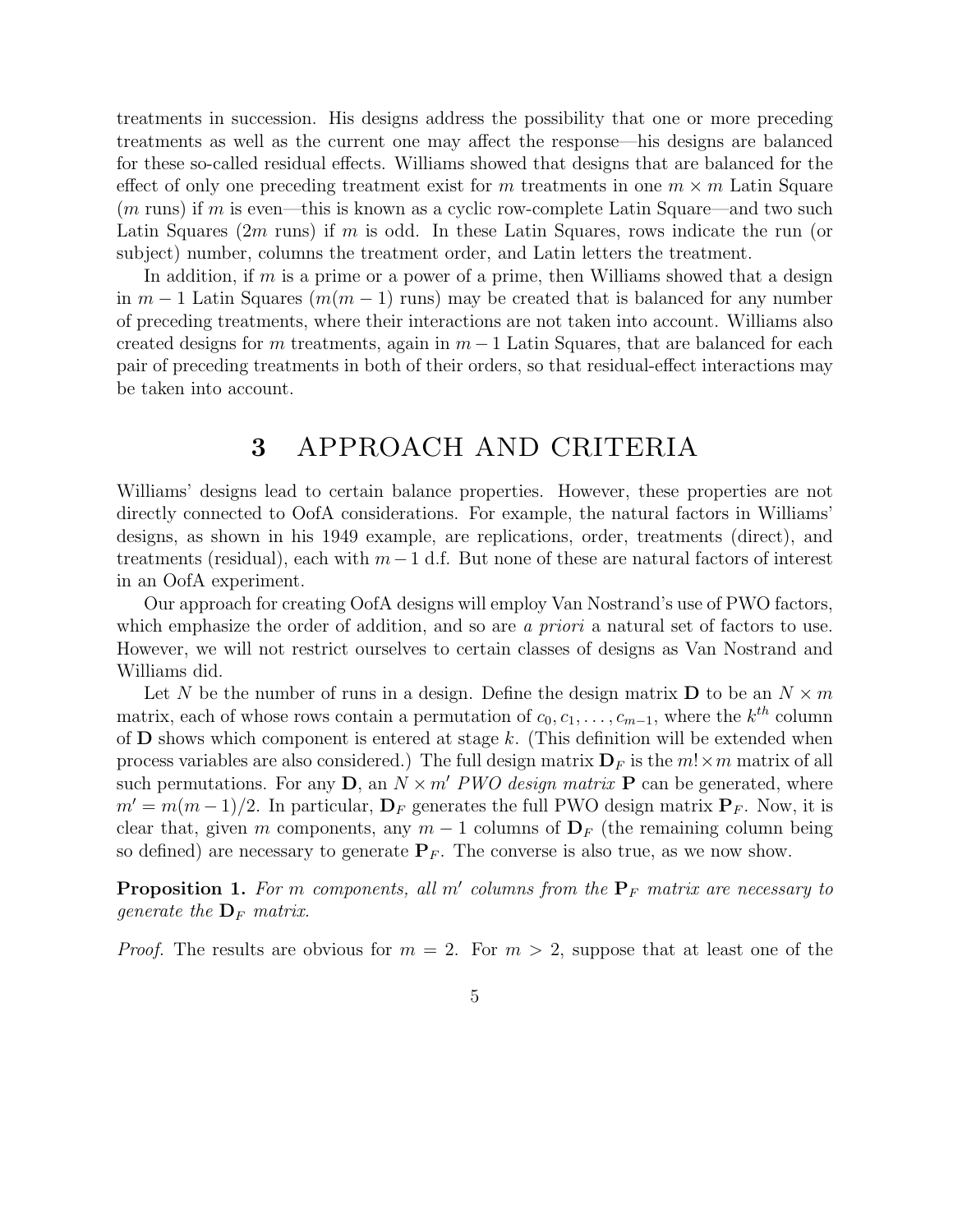PWO-factor columns is not needed. Consider the specific case where  $Fc_0 \ll c_1$  is not needed. (By the symmetry of the problem, we need to show a result only for a specific case.) But then, for example, the remaining PWO-factor columns could not distinguish between the two permutations  $c_0 < c_1 < c_2 < \ldots < c_{m-1}$  and  $c_1 < c_0 < c_2 < \ldots < c_{m-1}$ .

To create and judge these designs, it will be useful to consider the following, which we do in the next three subsecions:

- 1. model-based and balanced-based criteria;
- 2. measures of goodness;
- 3. algorithms to create designs.

#### 3.1 General Criteria and Goodness Measures

A recent review of several criteria for constructing designs may be found in Lekivetz, et al. (2015), some of which we will consider. A common method of constructing designs using model-based criteria employs one or more of the "alphabetic-optimality" criteria, for example D-optimality, which tries to find a candidate design **X** that maximizes  $|X'X|$ , where  $X$  is the model matrix. The main-effects model matrix  $X$  corresponding to an OofA design with PWO matrix **P** is  $X = [1|P]$ , where 1 is a conformable vector of 1's.

Alternatives to model-based criteria are balanced-based criteria, and for those it is natural to consider orthogonal arrays (OA's). Here, using notation based on Hedayat, et al. (1999), an  $N \times k$  array (matrix) **A** each of whose columns contain s levels is said to be an OA with strength t if every  $N \times t$  sub-array of **A** contains all possible t-tuples the same number of times—this array may be denoted as  $OA(N, s^k, t)$ . For mixed-level designs, where  $k_i$  factors are at  $s_i$  levels, the notation  $OA(N, s_1^{k_1} s_2^{k_2} \ldots, t)$  may be used, and the definition can be extended in a natural way. In the usual case where each column corresponds to a factor, an array of strength t corresponds to a design of at least Resolution  $t+1$ .

There are several ways to measure balance relative to an OA for  $t = 2$ . One, used by Yamada and Lin (1999), is a  $\chi^2$  measure. Let  $n_{kl}(a, b)$  be the number of rows of **A** in which level a appears in column k and level b appears in column l. Then the  $\chi^2$  measure for the  $\{k, l\}$  column pair is

$$
\chi_{kl}^2(\mathbf{A}) = \sum_{a=1}^{s_k} \sum_{b=1}^{s_l} \frac{\left[n_{kl}(a,b) - N/(s_k s_l)\right]^2}{N/(s_k s_l)},\tag{1}
$$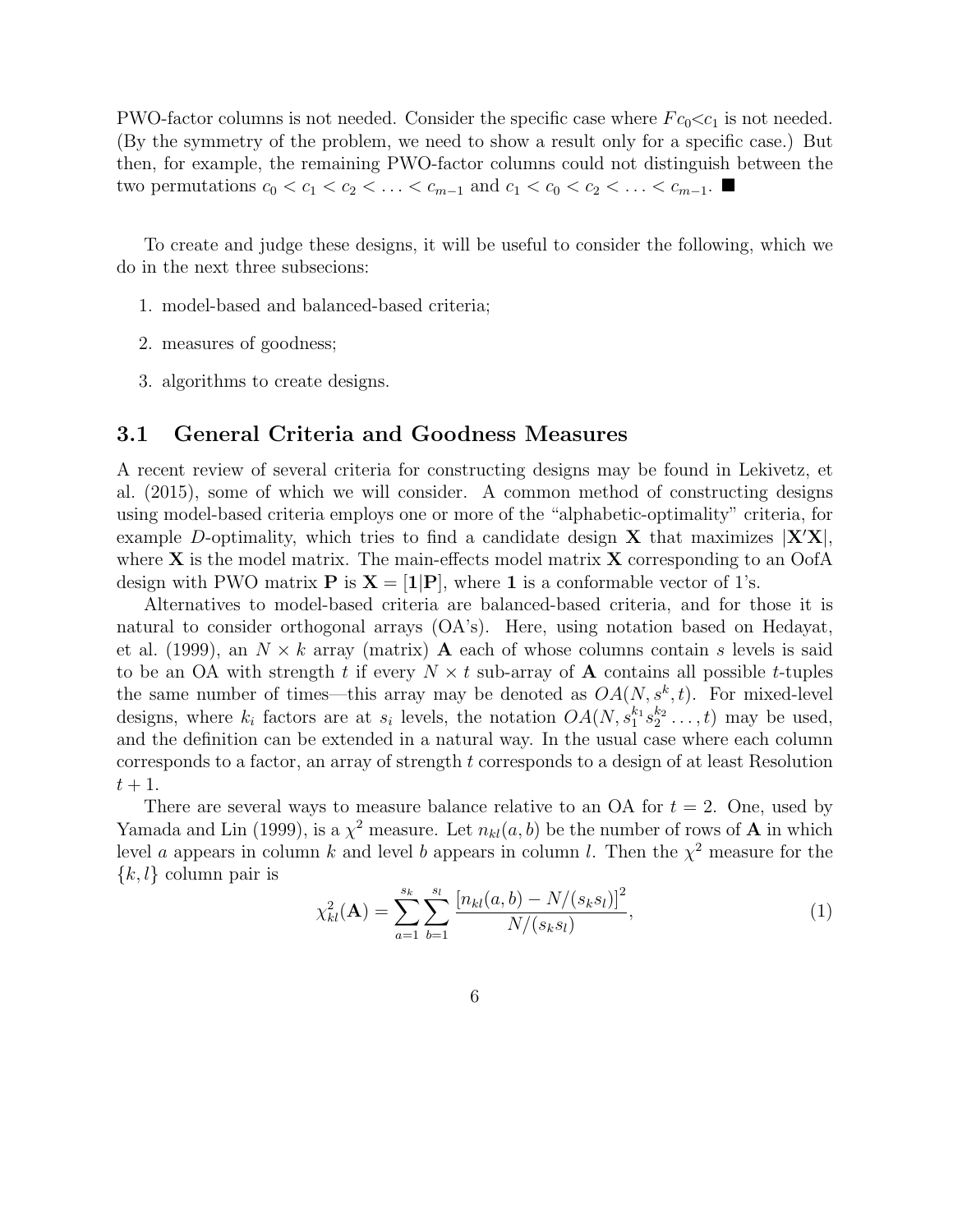where  $s_k$  and  $s_l$  are the number of levels in their respective columns and  $N/(s_ks_l)$  =  $N(s_k/N)(s_l/N)$  is the frequency that would occur under an orthogonal array. An overall measure of non-orthogonality is then

$$
\chi^{2}(\mathbf{A}) = \sum_{1 \le k < l \le p} \chi^{2}_{kl}(\mathbf{A}) / [p(p-1)/2],\tag{2}
$$

the average of all such measures, where  $\chi^2(A) = 0$  for an orthogonal array and  $\chi^2(A) > 0$ otherwise. The maximum of all such  $\chi^2_{kl}(\mathbf{A})$  measures may also be considered.

#### <span id="page-6-0"></span>3.2 Criteria and Goodness Measures for OofA Experiments

We will examine the model-based approach using the D-criterion, but we first note that it can be limiting for very-small-N designs. For example, Williams' 10-run balanced design in 5 components corresponds to a model matrix **X** that is  $10 \times 11$ , so  $|\mathbf{X}'\mathbf{X}| = 0$ . One way to handle this problem would be use the approach suggested by Wu (1993) for supersaturated designs; however, we will not examine very-small-N designs in this paper using the Dcriterion.

Next, consider a  $\chi^2$ , balanced-based, measure of non-orthogonality. It turns out that the  $\chi^2$  of Yamada and Lin cannot be used directly for OofA experiments. To see this, consider the  $m = 4$  case. There are  $4! = 24$  permutations in the full design, with  $\binom{4}{3}$  $_{2}^{4})=6$ PWO factors, as shown in Table [1,](#page-3-0) so there are  $\binom{6}{2}$  $_2^6$  = 15 tables of pairs of PWO factors. Three distinct tables exist and are shown in Figure [1,](#page-7-0) along with examples of PWO factors that generated them. In the first table (8 such tables exist), " $c_0$  <" appears in both PWO factors—this is a *synergistic pair* of PWO factors and is denoted in the table as  $P_{syn}$ . In the second table (4 such exist), " $c_1$  <" appears in one factor and " $\lt c_1$ " in the other factor—this creates an *antagonistic pair* of PWO factors, denoted as  $P_{ant}$ . In the third table (3 such exist), one pair of components appears in one factor and the other pair in the other factor—this creates an *independent pair* of PWO factors, denoted as  $P_{ind}$ . Because there is a natural lack of balance among a subset of these pairs of PWO factors even when all combinations are run, the criterion of Yamada and Lin cannot be used directly as a measure of goodness.

Also, note that the  $P_{syn}$  and  $P_{ant}$  tables, while different, have the same frequency patterns. We call two tables weakly-table-isomorphic (or wt-isomorphic) if they have the same frequency patterns; here, in both tables, "4" occurs with a frequency of 2 and "8" occurs with a frequency of 2. We can use this idea to weakly summarize a design by (a) the number of different wt-isomorphic tables it contains and (b) the frequency of such tables. If we number the tables in our example from least to most balanced and call each one a type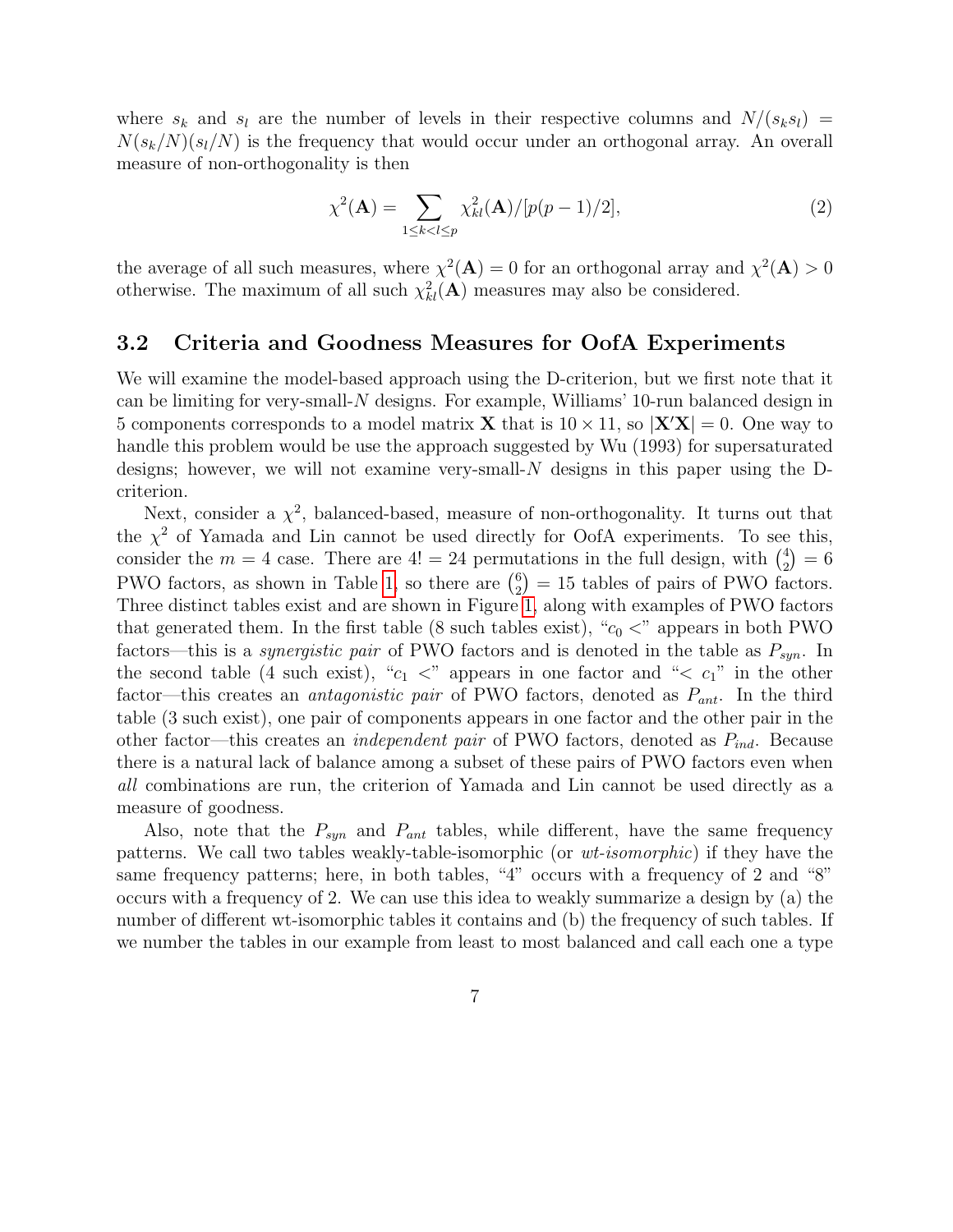

<span id="page-7-0"></span>Figure 1: The three table types of pairs of PWO factors for the  $m = 4, t = 2$  case, with factor examples and frequency counts.

of table, then in our example we have two table types, whose corresponding frequencies are 12 and 3.

We call two tables table-isomorphic (or *t-isomorphic*) if one can be obtained from the other by possibly switching one or more labels and/or the directions of inequalities in one of the tables. If two tables are t-isomorphic then they are also wt-isomorphic.

The idea of wt-isomorphism is especially useful when we later consider fractions of these designs. If two such designs are to be compared, we can say that the designs are wt-isomorphic if they have the same frequencies of table types.

Most strongly, we can say that two designs are design-isomorphic (or  $d$ -isomorphic) if one can be obtained from the other by one or more of these operations:

- 1. Permutation of the runs;
- 2. Permutation of the components;
- 3. Reversing the order of all orderings in the design, which corresponds to swapping all 0's and 1's in the PWO design matrix.

If two designs are not wt-isomorphic, then they are clearly not d-isomorphic. We will use this idea as a check to see if two designs are not d-isomorphic.

For a more complex example, consider  $m = 6$ , with 720 permutations and 15 PWO factors, and strength  $t = 3$ . (The  $m = 6$  case corresponds to the smallest m that illustrates all the features we show below for  $t = 3$ .) To do this, we need consider the 455 sets of 3 of these 15 factors; these sets of 3 may be represented as  $2 \times 2 \times 2$  tables. There are 5 non-wt-isomorphic tables in this case. See Figure [2,](#page-8-0) where the tables are arranged from least to most balanced, the PWO-factor labels have been removed, the frequencies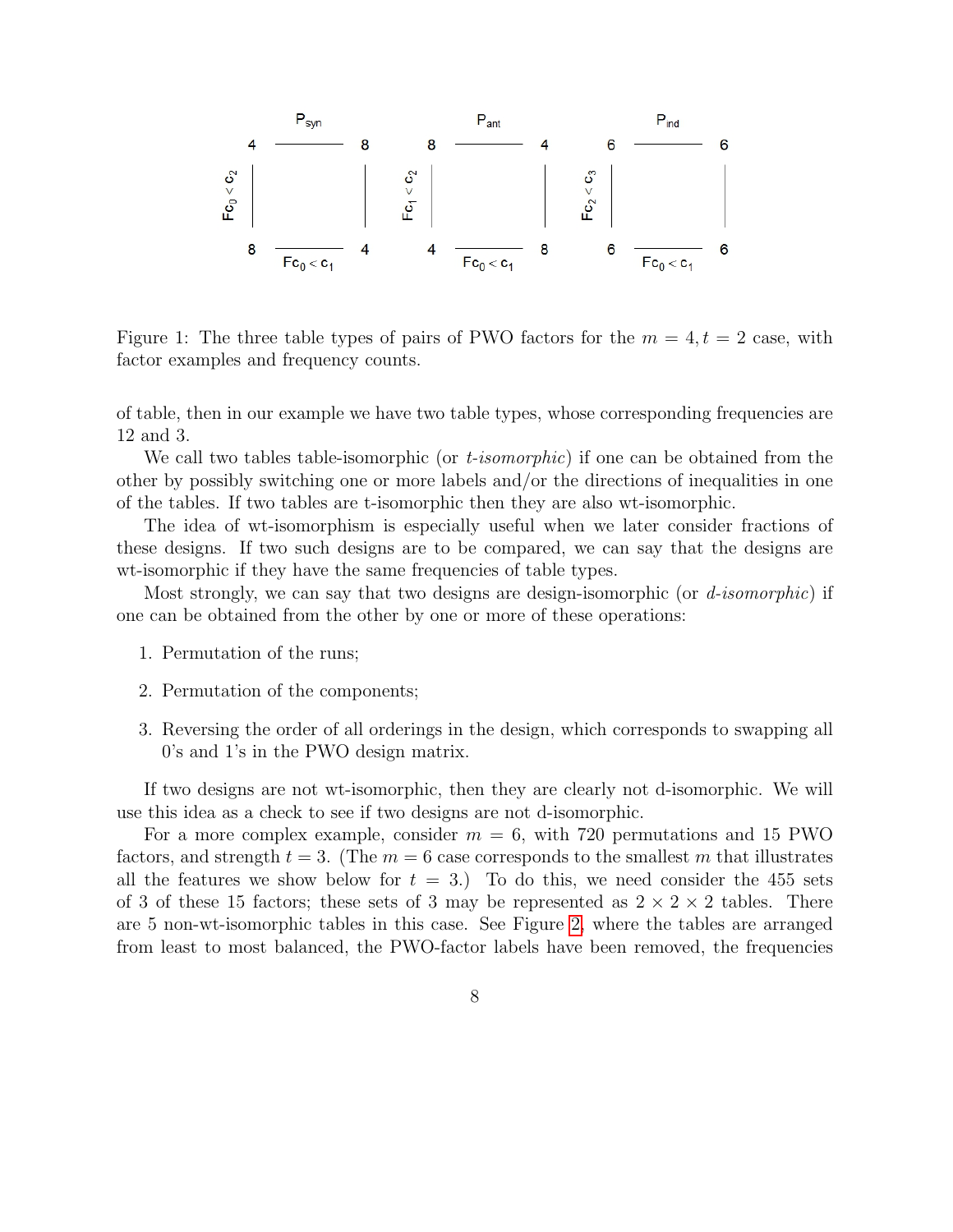

<span id="page-8-0"></span>Figure 2: Five non-wt-isomorphic table types for the  $m = 6, t = 3$  case, with relative (of  $N=24$ ) frequencies for each type. Tables are arranged from least to most balanced.

in each table have been divided by 30 for ease of understanding, and the frequencies of such tables (out of 455) are shown. Type 1 tables correspond to 3 components, such as  $Fc_0\ll_{c_1}Fc_0\ll_{c_2}Fc_1\ll_{c_2}$ ; Type 2 tables to four components, with two components in two PWO's, such as  $Fc_0 < c_1, Fc_0 < c_2, Fc_1 < c_3$ ; Type 3 tables to four components, with one in all three PWO's, such as  $Fc_0 \lt c_1, Fc_0 \lt c_2, Fc_0 \lt c_3$ ; Type 4 tables to five components, with one in two PWO's, such as  $Fc_0 \ll c_1, Fc_0 \ll c_2, Fc_3 \ll c_4$ ; and Type 5 tables to six components, such as  $Fc_0 < c_1, Fc_2 < c_3, Fc_4 < c_5$ . As m increases, the relative frequencies of table Types differ—for example, the fraction of tables of Type 5 increases to a limit of 1.

The natural lack of balance seen in Figure [1](#page-7-0) and Figure [2](#page-8-0) leads to the following definition, which includes the PWO-factor case as well as the possibility of additional, process, factors:

**Definition 1.** An  $N \times m'$  array whose columns consist of all of the PWO factor levels for m components is said to be an Order-of-Addition Orthogonal Array (OofA-OA) of strength t for m components if every  $N \times t$  sub-array of the array contains all possible t-tuples in the relative fractions corresponding to those found when all m! runs are considered. Such an array will be denoted as  $OofA-OA(N, m, t)$ . If the array is augmented with p additional columns associated with factors whose levels in each column may be varied independently of the first m' columns and each other, and if  $N_p^*$  is the number of combinations of these p additional columns, then the resulting  $m!N_p^* \times (m'+p)$  array replaces the original  $m! \times m$ array.

In particular, the rules for standard  $OA$  designs of strength t apply to any t-tuple sub-arrays that are created from the process variables alone.

Using this definition and examining Figure [1](#page-7-0) and Figure [2,](#page-8-0) we can state the following.

**Proposition 2.** An OofA-OA of strength 2 exists for  $m > 3$  only for  $N = 0 \text{ mod } 12$ . An  $OofA-OA$  of strength 3 exists for  $m > 3$  only for  $N = 0 \mod 24$ .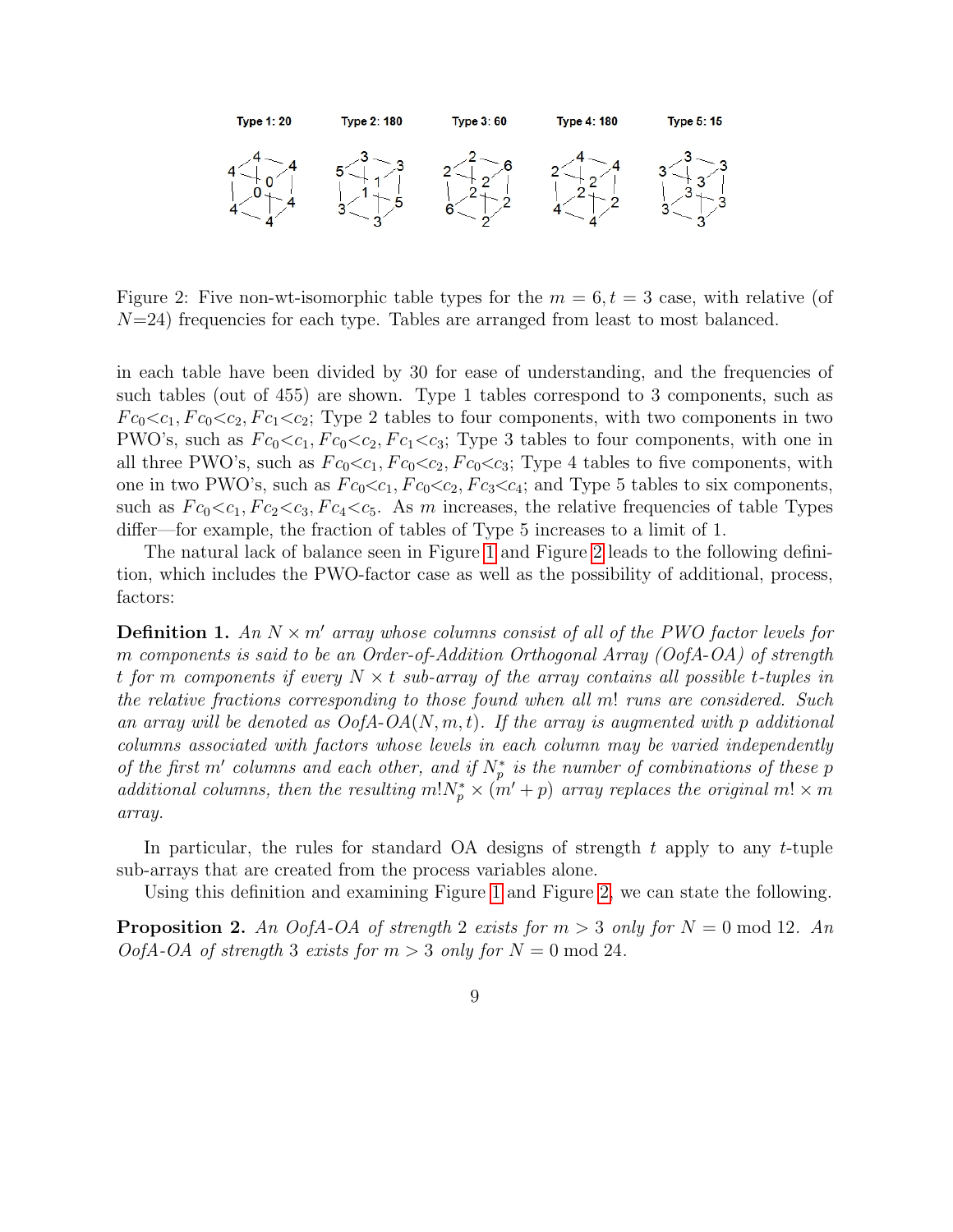In particular, for  $m = 4$  only the full design with  $N = 24$  is strength 3.

We will use these restrictions on  $N$  in our search for  $\overline{OA}$ 's. These restrictions seem to us to be stronger than for the OA case, and also show that most of Williams designs cannot be OofA-OA's. (For  $m = 4$ , Williams(1949) did provide one design with  $N = m(m - 1) = 12$ runs, but it was not an OofA-OA, and Williams(1950) noted that no solutions exist for those designs for the  $m = 4$  case, for which N would also have been 12. The next larger m for which  $N = 0 \text{ mod } 12$  is  $m = 9$ .

With this definition, we can now generalize the Yamada and Lin measure. For simplicity, we show the result only for the pure OofA case. For  $t = 2$ , the  $\chi^2$  measure for the  $\{k, l\}$ column pair for an array A becomes

$$
\chi_{kl}^2(\mathbf{A}) = \sum_{a=1}^{s_k} \sum_{b=1}^{s_l} \frac{\left[n_{kl}(a,b) - NE_{kl}(a,b)/m!\right]^2}{NE_{kl}(a,b)/m!},\tag{3}
$$

where  $E_{kl}(a, b)$  is the frequency of the occurrence of levels a and b in columns k and l respectively in the full design  $P_F$ —see Figure [1](#page-7-0) and, after multiplying by 30, Figure [2](#page-8-0) for examples of  $E_{kl}(a, b)$  values. When  $E_{kl}(a, b) = 0$ , we define that contribution to the sum to be 0. When p, say single-d.f., terms for process variables with a possible  $N_p^*$  treatment combinations are included, we simply modify  $E_{kl}(a, b)$  to be based on the full  $m!N_p^* \times (m+p)$ design.

The overall measure of non-orthogonality is again the average of all such measures, which we denote by  $\chi^2_{ave,2}(\mathbf{A})$ , where the subscript indicates strength 2; we denote the maximum of all such measures as  $\chi^2_{max,2}(\mathbf{A})$ . A third measure we consider is the fraction of all  $\chi^2_{kl}(\mathbf{A})$  that are 0, which we denote by  $FO_2(\mathbf{A})$ .

We will find that in many cases we obtain more than one OofA-OA array for  $t = 2$ , in which case it is natural to consider secondary measures of goodness, in particular the  $t = 3$  properties of these designs. To this end, we consider all 3-tuples of columns, and so modify  $\chi^2_{kl}(\mathbf{A})$  to, say,  $\chi^2_{klu}(\mathbf{A})$  and call the resulting overall average measure as  $\chi^2_{ave,3}(\mathbf{A})$ . Similarly, we modify  $FO_2$  to  $FO_3$ . We also consider  $t = 2$  or  $t = 3$  properties when we leave out one component at a time, a projective property of the design. For designs that are not  $OofA-OA's$ , we examine m leave-one-out designs and consider the average-over-m measures  $\chi^2_{ave,2}$  and  $FO_2$ , which we denote by  $\chi^2_{ave,2,-1}$  and  $FO_{2,-1}$ , respectively. For OofA-OA's, we instead consider  $\chi^2_{ave,3,-1}$  and  $FO_{3,-1}$ .

The above measures all have clear statistical bases. Another measure we consider is the minimum-moment-aberration criterion of Xu (2003). Let  $\delta_{ij}(\mathbf{P}) = \sum_{k=1}^{m} \delta(P_{ik}, P_{jk})$  be the number of coincidences in the *i*th and *j*th rows of **P**, where  $\delta$  is the Kronecker delta function. (The Hamming distance between the rows,  $m - \delta_{ij}(\mathbf{P})$ , was used by Clark and Dean (2001) to show the equivalence (d-isomorphism idea) of fractional factorial designs.)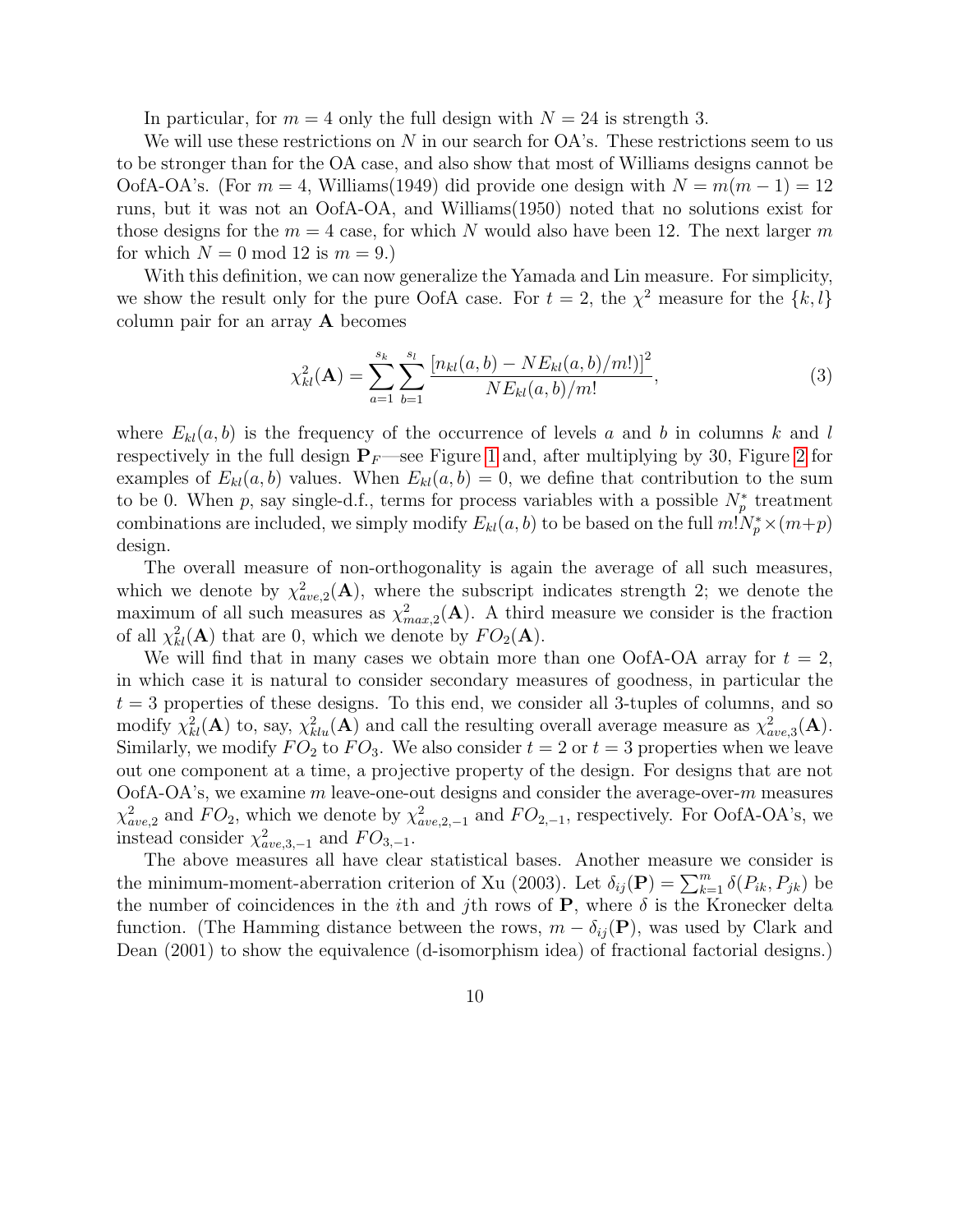Xu defines the sth power moment of **P** to be  $K_s(\mathbf{P}) = [N(N-1)]^{-1} \sum_{1 \leq i < j \leq N} [\delta_{ij}(\mathbf{P})]^s$ . We standardize this measure of similarity among rows as  $Sim_s(\mathbf{P}) = (K_s(\mathbf{P}))^{1/s}$ , where  $Sim_1 \leq Sim_2 \leq Sim_3 \dots$  by Jensen's inequality. Designs with the lowest  $Sim_1$  values are best—ties are broken by successively considering  $Sim_2, Sim_3, \ldots$ 

Our emphasis will be in constructing orthogonal OofA designs of strength 2. Efficient algorithms exist for finding OA designs in the case where all columns of the design matrix may be considered independently, e.g. Xu (2002) and Lekivetz, et al. (2015), but this is not the case for OofA designs. Efficient algorithms do exist, however, for finding D-optimal designs for the OofA case, in which we have a set of candidate points from  $X_F$ , from which a subset is selected for the design X. For this reason we consider only the D-criterion for most of the design construction below. Our use of this criteria is also partly justified by the following theorem.

**Theorem 1.** Assume that the matrix  $\mathbf{X} = [\mathbf{1} | \mathbf{P}]$  is of full column rank. Then  $\chi^2 = 0$  for **P** only if **X** has a D-efficiency of 1 relative to  $X_F$ .

*Proof.* If  $\chi^2_2(\mathbf{P}) = 0$ , then **P** corresponds to an OofA-OA. In particular, the relative (i.e., N-adjusted) frequency of each of the  $2 \times 2$  tables that are formed from all pairs of columns of **P** correspond to those of  $P_F$ . This also applies to the corresponding matrices **X** and  $X_F$  because the constant column is orthogonal to all other columns. But these relative frequencies also determine the relative values of the  $X'X$  matrix, which, by the same reasoning, are equal to those of the  $X'_F X_F$  matrix. Because of this, the D-efficiency of X with respect to  $\mathbf{X}_F$  is equal to 1.  $\blacksquare$ 

To our surprise, the converse is not true, as we illustrate with a counter-example in Section [5.4;](#page-16-0) however, for the vast majority of the designs we have created, when  $X$  has a D-efficiency of 1 then the corresponding  $\chi_2^2 = 0$ . We have also not been able to prove that whenever  $X$  has this D-efficiency of 1, then  $X$  is D-optimal. However, all of our work suggests this, as does the fact that  $X_F$ , the OofA analog of a full factorial, intuitively appears to be the best arrangement in  $m!$  runs.

Because  $X_F$  is symmetric in all m components, and because of the similarity of X to  $\mathbf{X}_F$  as noted in the proof above, these OofA designs have properties corresponding to the full design. In particular:

1. The VIF's for all  $\binom{m}{2}$  effects in the main-effects model are equal. The VIF value appears to be  $3(m-1)/(m+1)$ , based on an examination of  $m = 3, \ldots, 8;$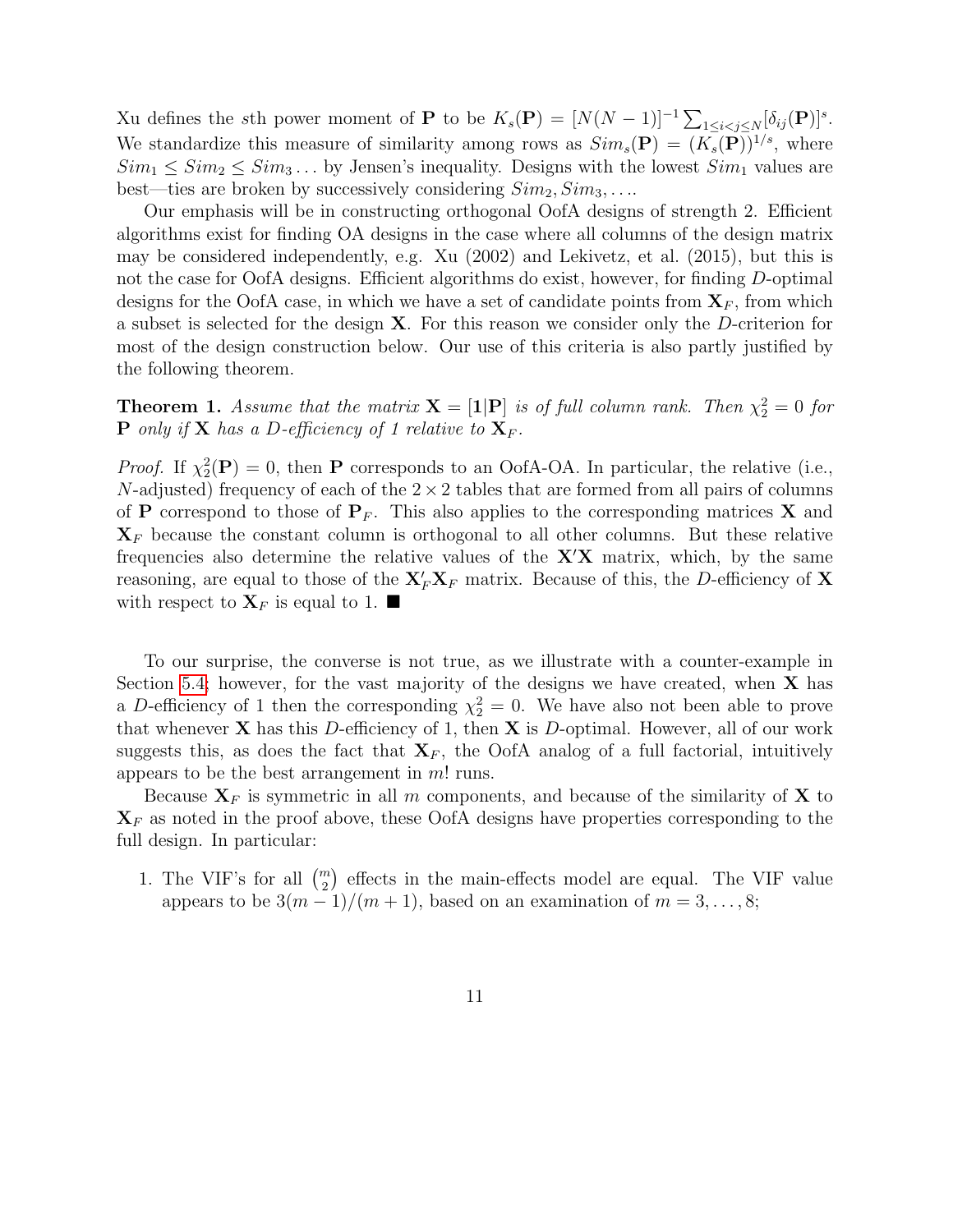2. The variances of all effects are equal, with the standardized variance of an effect, say  $Nvar\left(\hat{\beta}\right)/\sigma^2$ , equal to four times the VIF (a result of the  $\{0,1\}$  coding), where sigma<sup>2</sup> is the error variance associated with the linear model corresponding to  $X$ ;

3. The variances of all predicted values are equal, with value  $\sigma^2\left(\binom{m}{2}+1\right)/N$ .

We use *PROC OPTEX* from SAS/QC software with various numbers of iterations and the Federov option to obtain efficient designs. It is possible to use this procedure to extract all of the designs found or only all of the most efficient designs. We also use the function  $optFederox$  from the R package  $AlgDesign$  (Wheeler, 2014), but we are only able to extract one design from each function call regardless of the number of iterations. For this reason, our results are often based on a number of designs from SAS software and one from R software.

In the next three sections, we present our results. First, we briefly compare our designs to some of the designs created by Van Nostrand and Williams. We then consider designs where OofA-OA's may (and if fact, often do) exist. Our approach usually generates a number of OofA-OA's, and this leads us to consider ways to distinguish among them. Finally, we consider several examples of OofA-OA's in which process-variable factors are also included. Our objective is not to create a catalog of such designs, but rather to illustrate several of them and their properties.

### 4 RESULTS: COMPARISONS TO PAST WORK

So that designs in this section may be shown concisely, we will define them through the row-index values of  $\mathbf{D}_F$ , where the rows of this design are arranged in lexicographic order. (The function permutations from the R package gtools (Warnes, et al., 2015) provides designs in this order.)

Van Nostrand considered a 5-component problem, and using his methods found a 15 run design that corresponds to rows (2, 18, 27, 35, 42, 44, 52, 53, 55, 72, 81, 89, 101, 103, 110) of  $\mathbf{D}_F$ . The mean *VIF*, used by Van Nostrand, was 3.28. Using our measures for this design,  $\chi^2_{ave,2} = 1.41$ ,  $\chi^2_{max,2} = 5.4$ , and  $D_{\text{eff}} = 0.79$ , where  $D_{\text{eff}}$  is the D-efficiency with respect to  $\mathbf{D}_F$ .

Our OofA-OA search using the D-criterion yielded 13 15-run designs that had  $\chi^2_{ave,2}$  = 0.29,  $\chi^2_{max,2} = 0.4$ , and  $D_{\text{eff}} = 0.96$ , with a mean VIF of 2.17, which compares well to the corresponding value of 2 for the full, 120-run, design. One such design had row indices (1, 6, 15, 19, 22, 46, 55, 68, 70, 76, 81, 83, 94, 95, 104). Somewhat surprisingly, none of our 13 designs were wt-isomorphic—this is a consideration we will examine in more detail when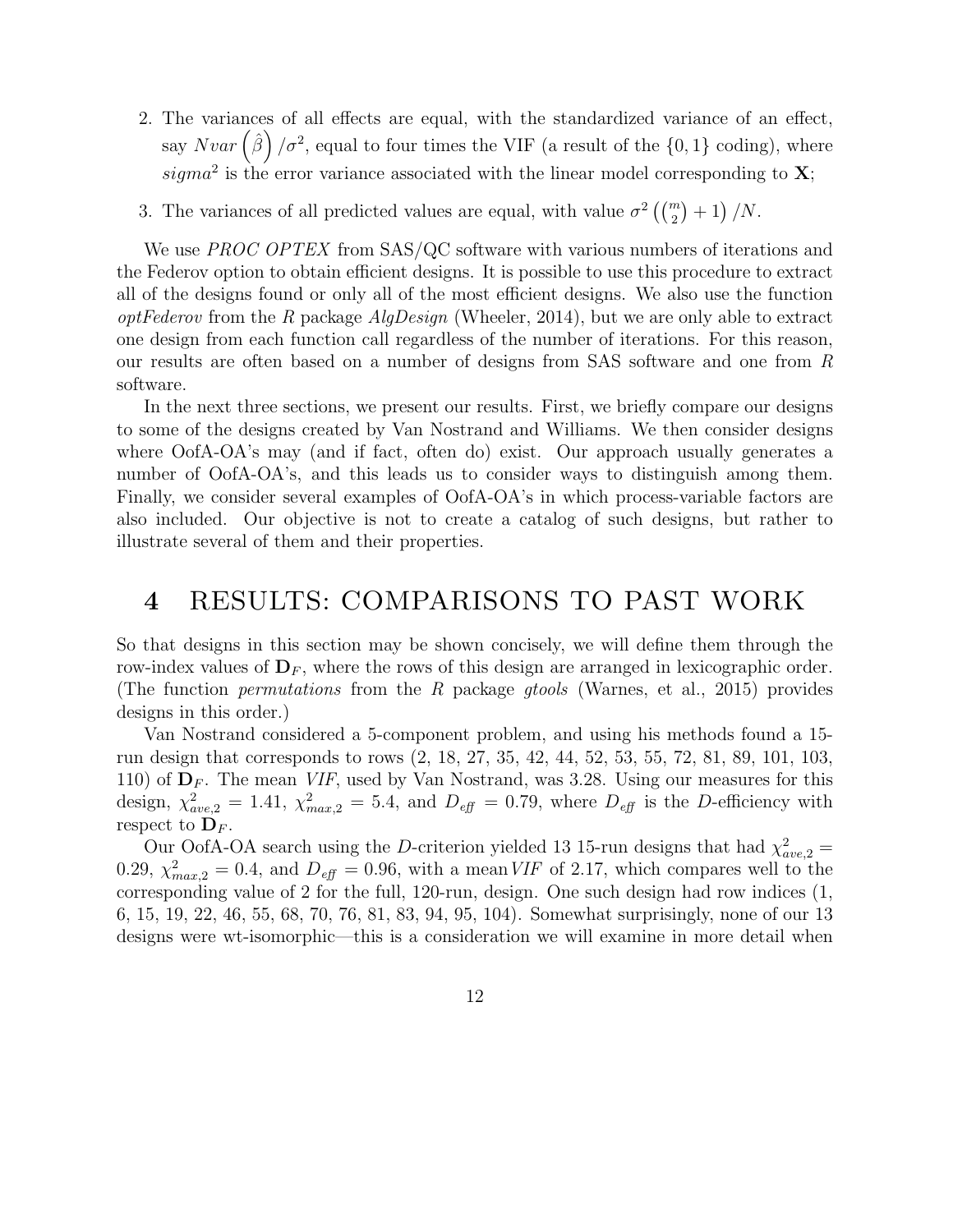we compare OofA-OA's below. Other, secondary measures also showed our design to be better. For example, Van Nostrand's design had  $\chi^2_{ave,2,-1} = 1.44$  and  $Sim_1 = 5.16$ , while the corresponding values for our design were 0.31 and 5.02 (where  $Sim_1 = 5$  for the full design).

We next consider two 5-component Williams' designs. The first, in 10 runs, is balanced for the effects of the preceding treatment, with row indices  $(1, 6, 15, 19, 22, 46, 55, 68, 70,$ 76, 81, 83, 94, 95, 104). Because an **X** associated with  $m = 5, N = 10$  cannot be of fullcolumn rank, the D-efficiency measure is useless. So we wrote a simple search algorithm using the  $\chi^2_{ave,2}$  criterion and found a good design with row indices  $(3, 10, 32, 38, 46, 64,$ 86, 94, 99, 101). Williams' design yields  $\chi^2_{ave,2} = 0.80$  and  $\chi^2_{max,2} = 3.2$ , while ours yields  $\chi^2_{ave,2} = 0.50$  and  $\chi^2_{max,2} = 1.7$ . We also decided to compare the projective properties of the designs when each component in turn is left out of the design. First consider the average D-efficiency of the 5 leave-one-out designs. For the Williams design,  $X$  has column rank of only 6, so no leave-one-out designs have full column rank—the average  $D_{\text{eff}}$  is 0. For our design, X has column rank of 10, and all leave-one-out designs have full column rank, with an average  $D_{\text{eff}}$  of 0.84. For Williams design,  $\chi^2_{ave,2,-1} = 0.88$ ; for ours,  $\chi^2_{ave,2,-1} = 0.51$ . However, because of the balance features in the Williams design, we find  $Sim_1 = 5$ , which is optimal, while our design has  $Sim_1 = 5.02$ .

The second 5-component William's design we consider, in 20 runs, is balanced for any number of preceding treatments, with row indices  $(4, 7, 18, 21, 27, 35, 40, 44, 50, 60, 61,$ 71, 77, 81, 86, 94, 100, 103, 114, 117). We searched for designs using both  $\chi^2_{ave,2}$  and Defficiency criteria, and obtained the following results. Williams' design yields  $\chi^2_{ave,2} = 0.71$ ,  $\chi^2_{max,2} = 1.6$ , and  $D_{\text{eff}} = 0.78$ , while ours, using the minimum  $\chi^2_{ave,2}$  criterion, yields  $\chi^2_{ave,2} = 0.15, \chi^2_{max,2} = 0.8$ , and  $D_{\text{eff}} = 0.90$ , with row indices  $(2, 9, 20, 28, 36, 37, 42, 51,$ 52, 56, 72, 78, 81, 83, 89, 101, 103, 109, 112, 116); using the maximum  $D_{\text{eff}}$  criterion yields  $\chi^2_{ave,2} = 0.27, \chi^2_{max,2} = 1.2, \text{ and } D_{\text{eff}} = 0.97, \text{ with row indices } (4, 12, 14, 16, 29, 34, 37, 47,$ 50, 59, 62, 63, 82, 92, 96, 99, 105, 108, 115, 119). As a secondary measure, the  $Sim_1$  values for these three designs are 5, 5, and 5.02, respectively.

So, based on these criteria, designs that are specifically created for OofA considerations lead to better designs than those designed for balance with respect to certain residualtreatment effects.

From this example, we can also see that the connection between OofA-OA's ( $\chi^2_{ave,2} = 0$ ) and  $D_{\text{eff}} = 1$  does not imply that, in comparing two designs, a design with a lower  $\chi^2_{ave,2}$ must have a higher D-efficiency.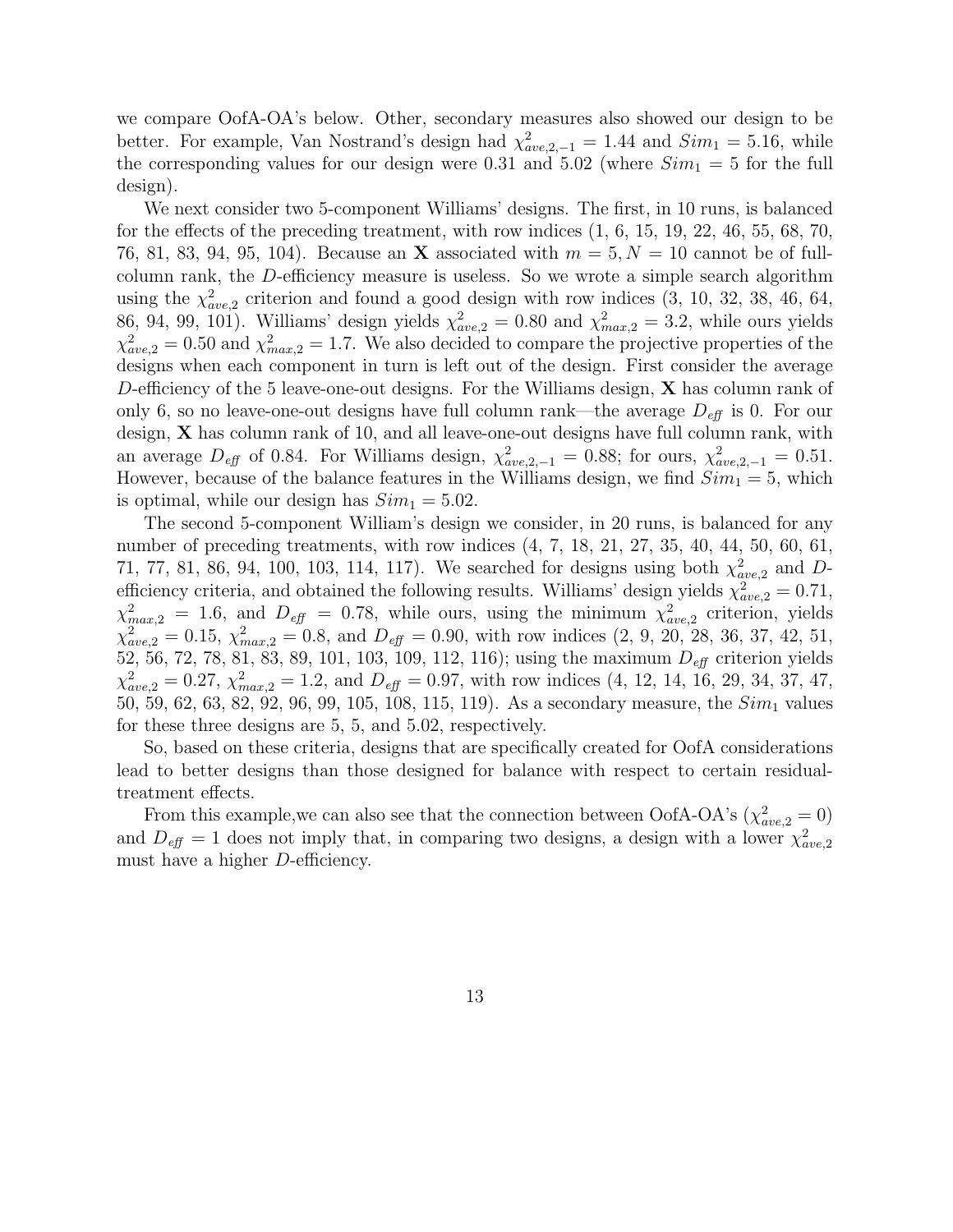## 5 RESULTS: SOME OofA OA OR NEAR-OA DESIGNS

In this section, we consider five OofA designs. Because it turns out that OofA OA's may be constructed for all but the last of them, the notation  $\mathcal{O}ofA\text{-OA}(N,m,t)$  will be used to describe the first four.

### 5.1  $OofA-OA(12, 4, 2)$  Designs

For *OofA*-OA(12, 4, 2), 100 starting points from PROC OPTEX produced 88 OA designs, and *AlgDesign* another 1. However, these yielded only two non-wt-isomorphic designs, shown in Table [2.](#page-13-0) Both designs had  $Sim_1 = 3$  and  $Sim_2 = 3.34$ , the values for the full 24-run design; however,  $Sim_3(\mathbf{P}_1) = 3.55 < Sim_3(\mathbf{P}_2) = 3.57$ , so Design 1 is superior based on this measure. Design 1 also had superior secondary measures:  $\chi^2_{ave,3} = 0.82$  vs. 1.49 and  $FO_3 = 0.40$  vs. 0.30. We were also surprised to see that while the best design had each component balanced with respect to its order of addition, as one might hope for, the second design was quite imbalanced: for example, component 1(2) appeared second in order  $0(6)$  times, and third in order  $6(0)$  times—we will see imbalance in later designs as well. Based on all of these criteria, Design 1 is superior.

<span id="page-13-0"></span>Table 2: The two non-wt-isomorphic  $OofA-OA(12, 4, 2)$  designs, with reference-design rows.

| Design         | Design 2 |
|----------------|----------|
| $\overline{2}$ | 0213     |
| 0132           | 3        |
| 3              | 0231     |
| 0213           | 4        |
| 0312           | 0312     |
| 5              | 5        |
| 1023           | 1032     |
| 7              | 8        |
| 1230           | 1203     |
| 10             | 9        |
| 12             | 1230     |
| 1320           | 10       |
| 2031           | 1302     |
| 14             | 11       |
| 2103           | 2013     |
| 15             | 13       |
| 2301           | 2310     |
| 17             | 18       |
| 3021           | 3012     |
| 20             | 19       |
| 3102           | 3201     |
| 21             | 23       |
| 3210           | 3210     |
| 24             | 24       |
|                |          |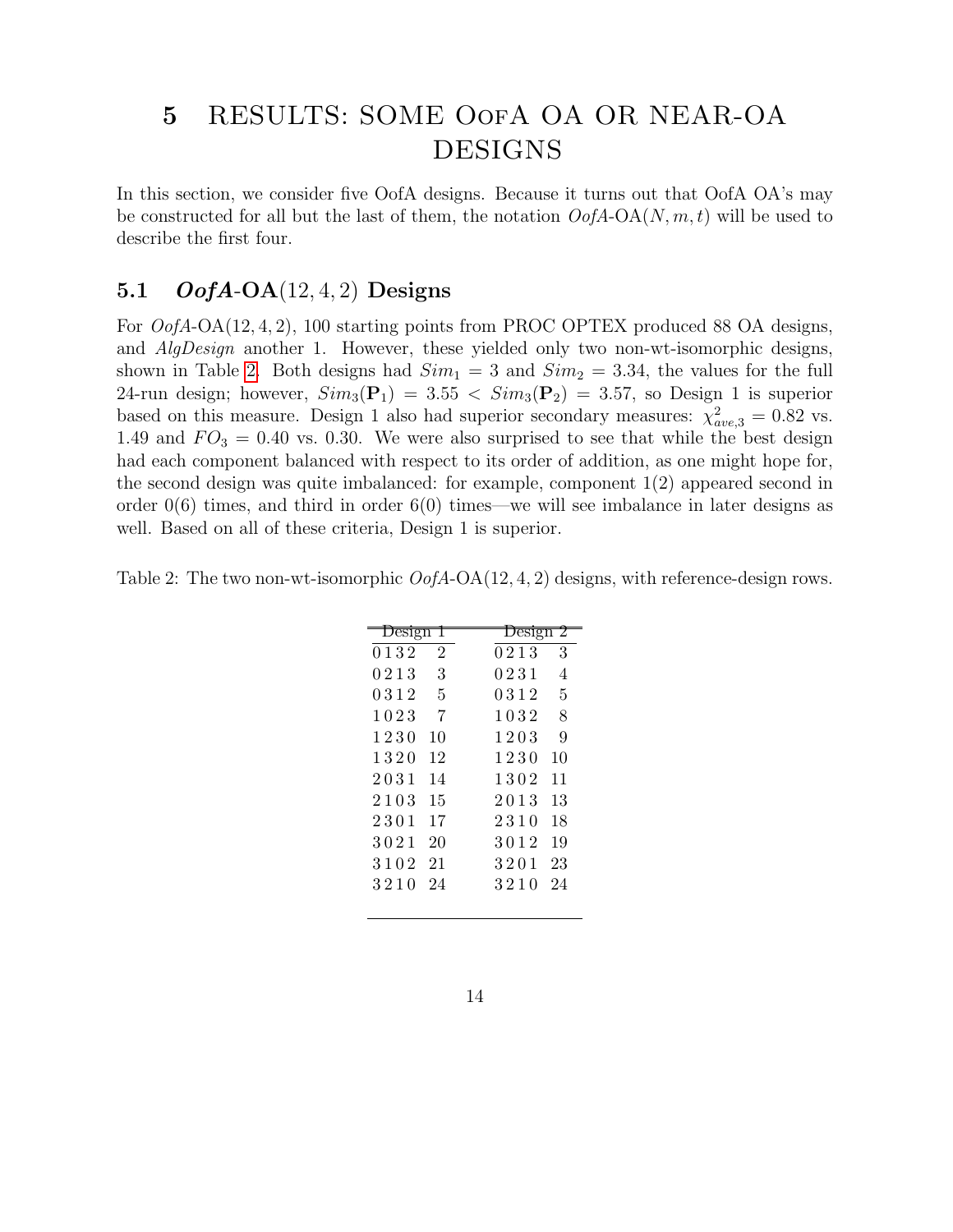### 5.2  $OofA-OA(12,5,2)$  Designs

For *OofA*-OA(12, 5, 2), 100 starting points from PROC OPTEX produced 40 OA designs, and *AlgDesign* another 1. However, all designs were wt-isomorphic. One of these is shown in Table [3,](#page-14-0) with secondary measures  $\chi^2_{ave,3} = 1.24$  and  $FO_3 = 0.42$ .

<span id="page-14-0"></span>Table 3: The  $OofA-OA(12, 5, 2)$  design, with reference-design rows.

#### 5.3  $OofA-OA(24, 5, 2)$  Designs

For OofA-OA(24, 5, 2), 300 starting points from PROC OPTEX produced 37 OA designs, and AlgDesign another 1. An additional 28 OA designs were produced as follows—from the 6 designs discussed below for  $OofA-OA(24, 6, 2)$ , each design was used to create 6  $OofA-OA(24, 5, 2)$  designs by leaving out one component at a time. This created 36 designs, of which 28 were  $OofA-OA$ 's. From the resulting 66 designs, we were surprised to find that 65 were non-wt-isomorphic—we assign these ID numbers  $(1-36$  OPTEX; 37  $AlqDesign$ ; 38-65 leave-one-out).

Consider the  $\chi^2_{ave,3}$  measures, which are graphed versus the  $FO_3$  and  $Sim_3$  measures in Figure [3.](#page-15-0) (Here, all 65 designs had  $Sim_1 = 5$  and  $Sim_2 = 5.40$ , the values for the full design.) Both graphs indicate that five designs, denoted by overlaid  $\times$ 's, are the best in this group. This is further corroborated by the  $\chi^2_{ave,3,-1}$  and the  $FO_{3,-1}$  measures—see Table [4.](#page-15-1) These five criteria were then used to rank the 65 designs (tied ranks were assigned to the lowest rank)—these ranks are shown parenthetically in the Table. From these, average ranks (Rank) were obtained, leading to the ranks (Rank) among these five. The Design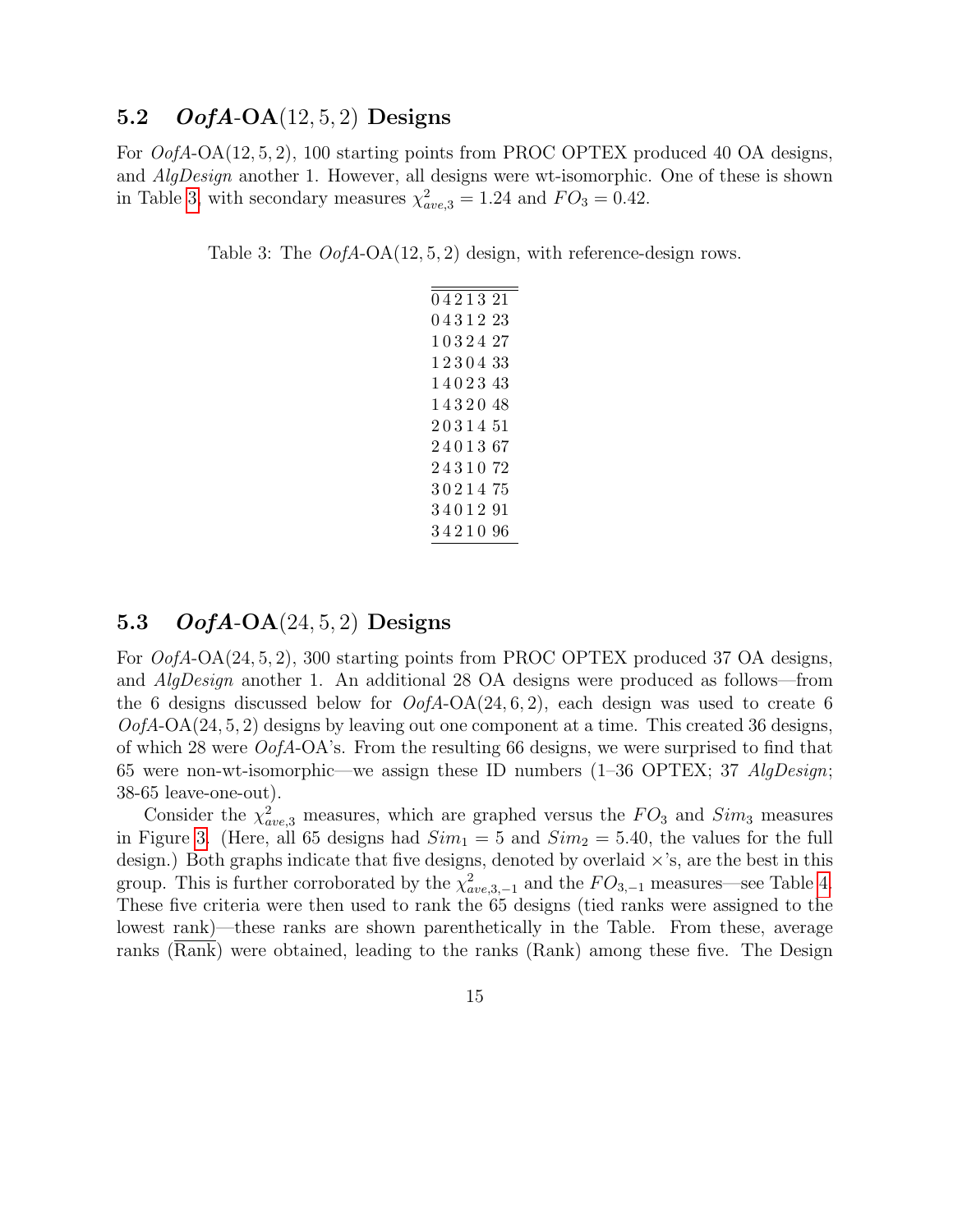

<span id="page-15-0"></span>Figure 3:  $FO_3$  and  $Sim_3$  vs.  $\chi^2_{ave,3}$  for 65  $OofA$ -OA(24, 5, 2) Designs. The five best designs are shown with overlaid  $\times$ 's.

ID's (ID) are also provided, as well as the worst measured value among all 65 designs for each of the criteria.

|    |                                      | ID Rank $\overline{\text{Rank}}$ $FO_3$ |                       |                                                               | $\chi^2_{ave,3}$ $FO_{3,-1}$ $\chi^2_{ave,3,-1}$ |                       | $Sim_3$ $RMV_{ord}$   |
|----|--------------------------------------|-----------------------------------------|-----------------------|---------------------------------------------------------------|--------------------------------------------------|-----------------------|-----------------------|
| 33 | $\begin{array}{ccc} & 1 \end{array}$ |                                         |                       | 1.0 $0.85(1)$ $0.51(1)$ $0.88(1)$ $0.43(1)$                   |                                                  |                       | $5.739(1)$ $2.52(59)$ |
| 43 | $\overline{\phantom{a}2}$            |                                         |                       | $1.6 \quad 0.83(2) \quad 0.56(2) \quad 0.88(1) \quad 0.43(1)$ |                                                  |                       | $5.740(2)$ $2.52(59)$ |
| -5 | 3                                    |                                         |                       | 3.4 $0.82(3)$ $0.63(3)$ $0.84(4)$ $0.58(4)$                   |                                                  |                       | $5.742(3)$ 1.99(36)   |
| 65 | 4                                    |                                         |                       | 4.2 $0.80(5)$ $0.68(5)$ $0.86(3)$                             | 0.51(3)                                          | $5.744(5)$ $1.25(1)$  |                       |
| 57 | 5                                    |                                         |                       | 4.8 $0.82(3)$ $0.64(4)$ $0.82(7)$ $0.65(7)$                   |                                                  | $5.742(3)$ $2.14(42)$ |                       |
|    |                                      |                                         | worst: 0.58 1.71 0.63 |                                                               | 1.45                                             | 5.776                 | 2.86                  |

<span id="page-15-1"></span>Table 4: Rankings for The  $OofA-OA(24, 5, 2)$  designs.

However, as for  $OofA-OA(24, 4, 2)$ , we next consider the balance of each design with respect to its order of addition, which we now summarize as follows. Define  $f_{kl}$  as the frequency with which component  $k$  appears in the  $l$ th order. Then create the unbalance measure  $RMV_{ord} = [(1/m^2)\sum_{k=0}^{m-1}\sum_{l=1}^{m} (f_{kl} - \overline{f_k})^2]^{1/2}$ . (Note that full balance  $(RMV_{ord} =$ 0) is not possible for this design because 24 is not divisible by 5.) The  $RMV_{ord}$  values in Table [4](#page-15-1) show large differences among the five designs, with the highest-ranked design based on the earlier measures being quite imbalanced in its component-order-of-addition.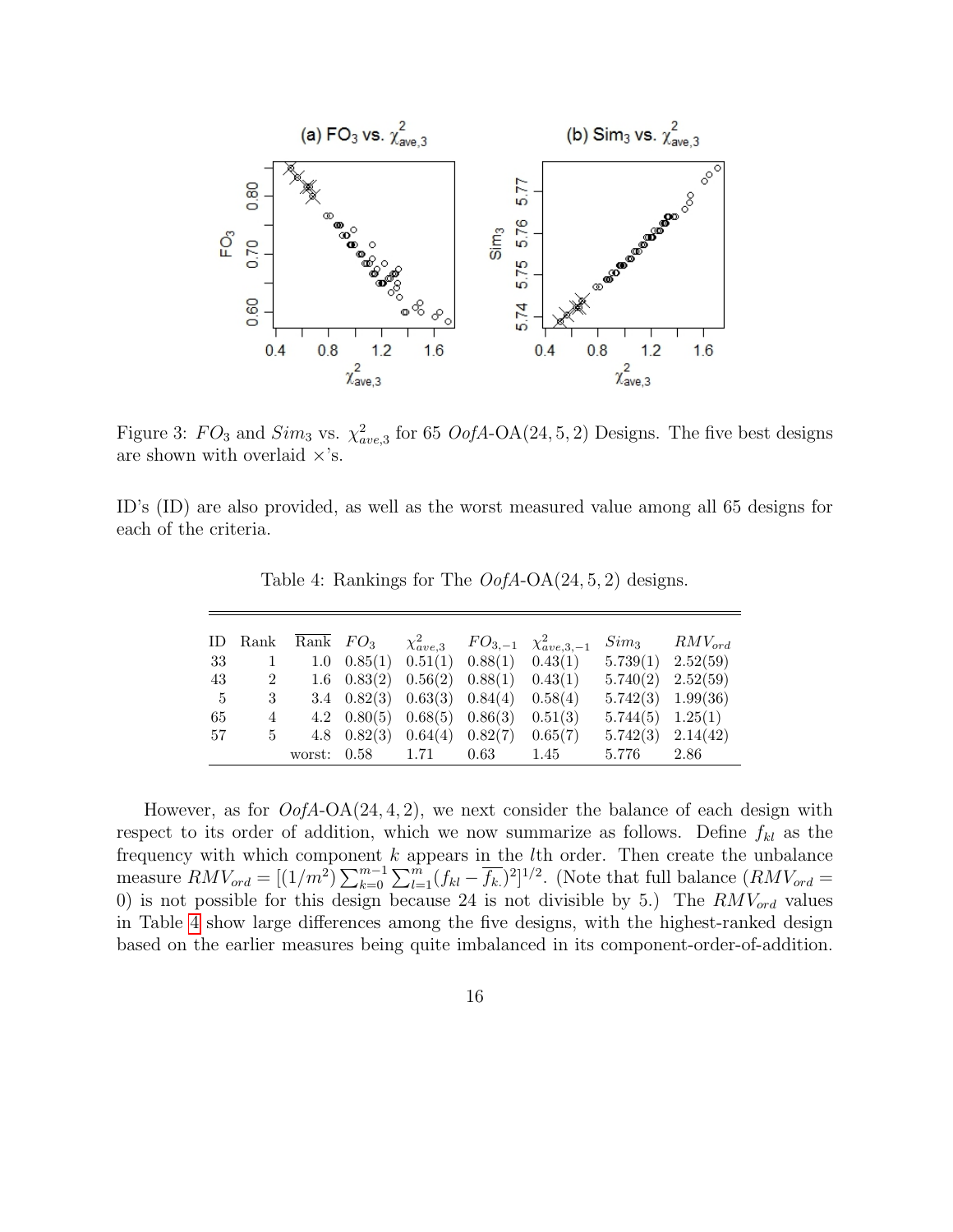We believe this large imbalance would be a concern for most experimenters, and the other measures are not too dissimilar, so we would likely recommend design ID 65 in practice. This design, as well as design ID's [5](#page-17-0) and 33, appear in Table 5 along with their  $f_{kl}$  values.

### <span id="page-16-0"></span>5.4  $OofA-OA(24,6,2)$  Designs

The  $OofA-OA(24, 6, 2)$  designs were more difficult to obtain, so the number of starting points was increased in PROC OPTEX to 5000. That produced 5 designs with a  $D_{\text{eff}} = 1$ , and AlgDesign was used to obtain one more. All designs were non-wt-isomorphic, and were assigned ID numbers (1–5 OPTEX; 6  $AlqDesign$ ). However, designs 4 and 5 had  $\chi^2(A) = 0.095 > 0$ , providing the counterexamples noted in Section [3.2.](#page-6-0)

The four  $OofA-OA(24,6,2)$  designs had  $Sim_1 = 7.5$  and  $Sim_2 = 7.96$ , the values for the full design, while the other two designs had  $Sim_1 = 7.51$  and  $Sim_2 = 7.97$ . More details on all six are provided in Table [6.](#page-18-0) The unbalance measure  $RMV_{ord}$  breaks the tie between the top two designs. Although full balance may be possible in this case, none of these designs achieved it. The three highest-ranking designs and the worst design appear in Table [7,](#page-19-0) along with their  $f_{kl}$  values.

#### 5.5 Seven-Component Designs

No OofA-OA(24, 7, 2) designs were found after 5000 starting points in each of PROC OP-TEX and AlgDesign. The best design had  $D_{\text{eff}} = 0.990$ , with  $\chi^2_{\text{ave},2} = 0.07$ , with row indices (823, 839, 909, 1167, 1466, 1525, 1653, 1791, 2226, 2258, 2517, 2721, 2927, 2935, 3071, 3515, 3602, 3642, 4001, 4259, 4332, 4415, 4865, 5009). Using the same process, no  $OofA-OA(36, 7, 2)$  designs were found, the best having  $D_{\text{eff}} = 0.970$  and  $\chi^2_{ave,2} = 0.29$ , with row indices (454, 486, 551, 629, 637, 881, 1296, 1377, 1470, 1529, 1711, 1947, 2068, 2154, 2353, 2382, 2408, 2726, 2794, 2935, 3039, 3117, 3215, 3263, 3340, 3367, 3505, 3649, 3742, 3874, 4060, 4268, 4330, 4559, 4627, 4896); no OofA-OA(48, 7, 2) designs were found, the best having  $D_{\text{eff}} = 0.985$  and  $\chi^2_{\text{ave},2} = 0.22$ , with row indices (69, 171, 253, 307, 445, 606, 706, 777, 823, 912, 1009, 1050, 1223, 1547, 1604, 1716, 1756, 1810, 1905, 2021, 2143, 2232, 2284, 2448, 2824, 3030, 3216, 3290, 3357, 3368, 3602, 3806, 3828, 3920, 4013, 4036, 4044, 4182, 4287, 4419, 4463, 4533, 4609, 4754, 4781, 4810, 4842, 4853).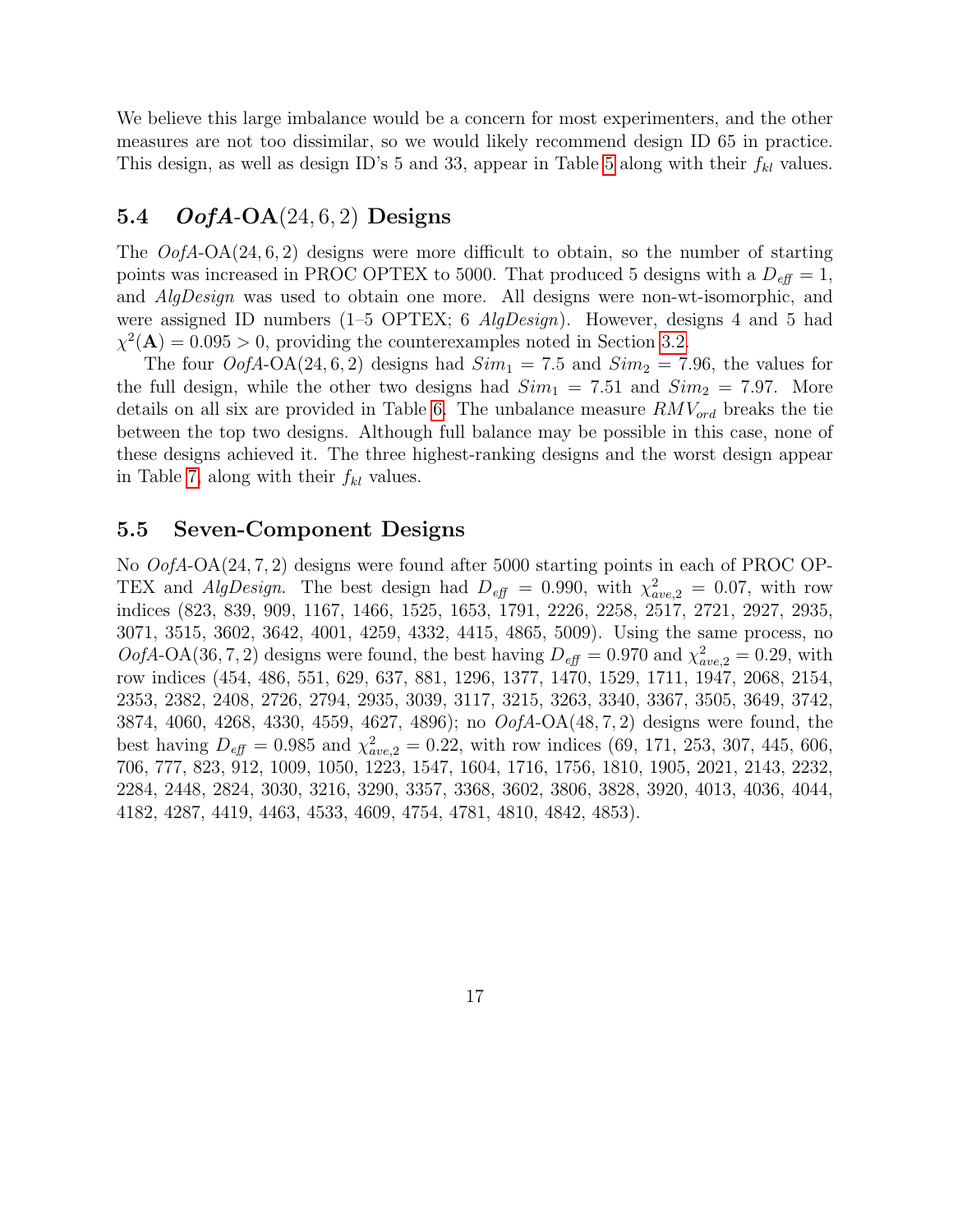<span id="page-17-0"></span>

|  | Table 5: Three $OofA-OA(24, 5, 2)$ designs (ID's 5, 33, 65) with reference-design rows, fol- |  |  |  |  |  |
|--|----------------------------------------------------------------------------------------------|--|--|--|--|--|
|  | lowed by $f_{kl}$ values. (For OA columns, see Section 6.)                                   |  |  |  |  |  |

L.

|                 |                    |    |                 |                |           |                | $OA(2^4)$ | $OA(2^{2}3^{1})$ |                  |
|-----------------|--------------------|----|-----------------|----------------|-----------|----------------|-----------|------------------|------------------|
|                 | Design 5           |    | Design 33       |                | Design 73 |                | 1234      | $1\,2$           | 3                |
| 1               | 01432              | 6  | 01243           | $\sqrt{2}$     | 01243     | $\overline{2}$ | 1111      | 11               | $\overline{2}$   |
| $\overline{2}$  | 02143              | 8  | $0\,1\,3\,4\,2$ | $\overline{4}$ | 02431     | 12             | 1110      | 11               | $\mathbf{1}$     |
| 3               | 02341              | 10 | 02314           | 9              | 03142     | 14             | 1111      | 11               | $\mathbf{1}$     |
| 4               | 03214              | 15 | 03241           | 16             | 04132     | 20             | 1111      | 11               | $\overline{2}$   |
| $5\overline{)}$ | 03421              | 18 | 04213           | 21             | 10324     | $27\,$         | 0110      | 01               | $\overline{2}$   |
| $\,6\,$         | 10423              | 29 | 04312           | 23             | 10423     | $\,29$         | 0110      | 0 <sub>1</sub>   | $\overline{2}$   |
| 7               | 12034              | 31 | 10234           | 25             | 12340     | $34\,$         | 0011      | 0 <sub>0</sub>   | $\overline{2}$   |
| 8               | 12403              | 35 | 13240           | 40             | 13024     | $37\,$         | 0101      | 01               | $\mathbf{1}$     |
| 9               | 13024              | 37 | 14032           | 44             | 14320     | $48\,$         | 0010      | 0 <sub>0</sub>   | $\mathbf{1}$     |
|                 | 10 13420           | 42 | 14230           | 46             | 20134     | $49\,$         | 100 1     | 10               | $\mathbf{1}$     |
|                 | 11 20413           | 53 | 21043           | 56             | 20341     | $52\,$         | 100 1     | 10               | $\mathbf{1}$     |
|                 | 1221340            | 58 | $2\,1\,3\,0\,4$ | 57             | 21403     | $59\,$         | 0100      | 01               | $\boldsymbol{0}$ |
|                 | 1323014            | 61 | 23401           | 65             | 23104     | 63             | 0011      | 0 <sub>0</sub>   | $\overline{2}$   |
|                 | 1424310            | 72 | 24013           | 67             | 24301     | 71             | 1000      | 10               | $\boldsymbol{0}$ |
|                 | 1530412            | 77 | 24310           | 72             | 30421     | 78             | 1011      | 10               | $\overline{2}$   |
|                 | 1631204            | 81 | 30412           | 77             | 31402     | 83             | 0101      | 01               | $\mathbf{1}$     |
|                 | 1731402            | 83 | 31204           | 81             | 32014     | 85             | 1000      | 10               | $\boldsymbol{0}$ |
|                 | 1832401            | 89 | 31402           | 83             | 32410     | 90             | 0000      | 0 <sub>0</sub>   | $\boldsymbol{0}$ |
|                 | 1940123            | 97 | 32014           | 85             | 34012     | 91             | 1010      | 10               | $\overline{2}$   |
|                 | 20 4 1 0 3 2 1 0 4 |    | 34210           | 96             | 40213     | 99             | 1100      | 11               | $\boldsymbol{0}$ |
|                 | 21 4 2 0 3 1 1 1 0 |    | 41203105        |                | 40321102  |                | 1100      | 11               | $\boldsymbol{0}$ |
|                 | 22 4 2 1 3 0 1 1 2 |    | 41302107        |                | 41203105  |                | 0101      | 01               | $\overline{0}$   |
|                 | 23 4 3 0 1 2 1 1 5 |    | 42031110        |                | 42130112  |                | 0001      | 0 <sub>0</sub>   | $\boldsymbol{0}$ |
|                 | 24 43210 120       |    | 43021 116       |                | 43120118  |                | 0010      | 0 <sub>0</sub>   | $\mathbf{1}$     |
|                 |                    |    |                 |                |           |                |           |                  |                  |
|                 | 0 54645            |    | 62664           |                | 47355     |                |           |                  |                  |
| $\mathbf{1}$    | 55374              |    | 48084           |                | 54645     |                |           |                  |                  |
| $\overline{2}$  | 47355              |    | 53916           |                | 55374     |                |           |                  |                  |
| 3               | 47355              |    | 54645           |                | 54645     |                |           |                  |                  |
| $\overline{4}$  | 61935              |    | 47355           |                | 54645     |                |           |                  |                  |
|                 |                    |    |                 |                |           |                |           |                  |                  |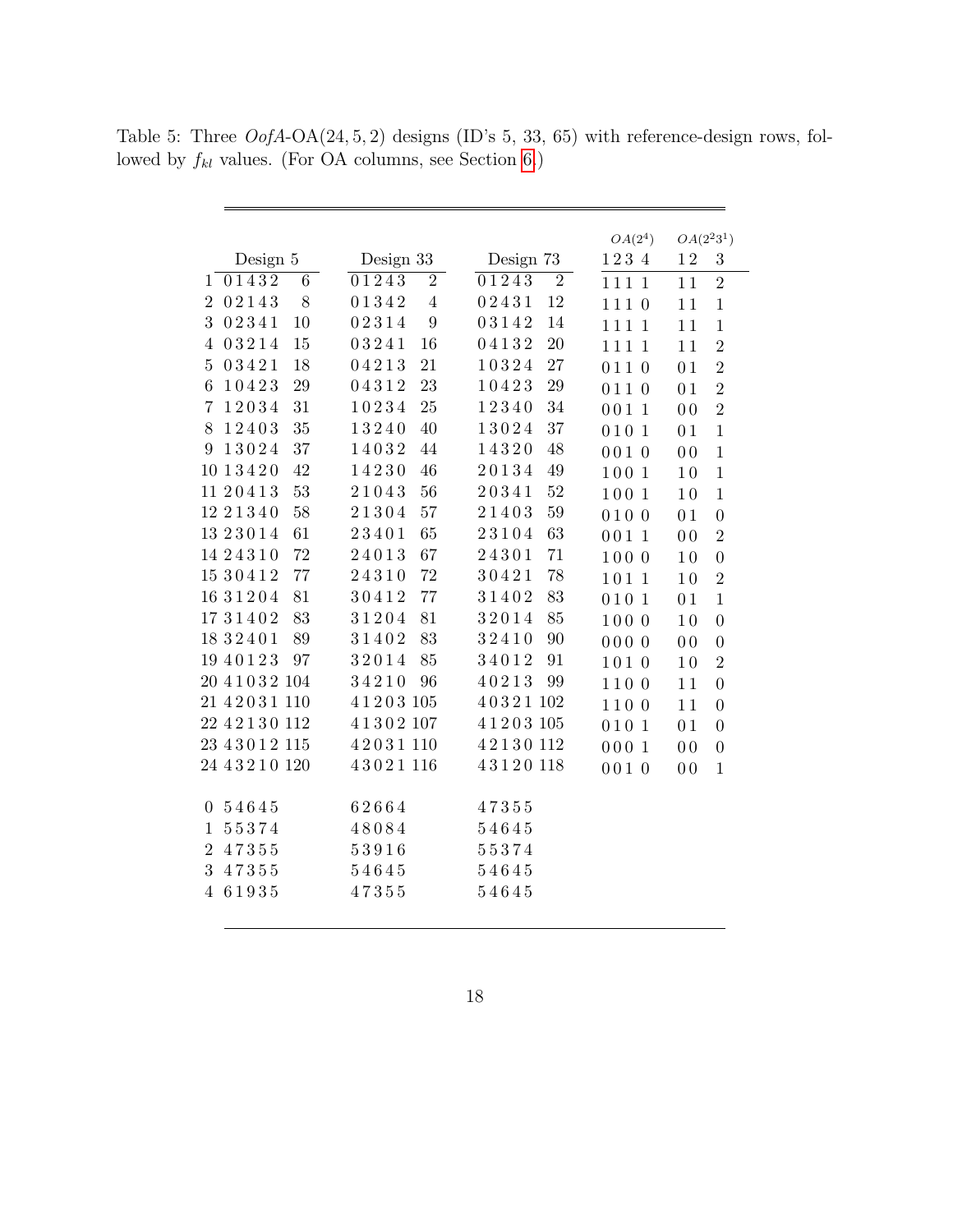<span id="page-18-0"></span>

|                 | ID Rank        | Rank $FO3$ |                       |                                               | $\chi^2_{ave,3}$ $FO_{3,-1}$ $\chi^2_{ave,3,-1}$ | $Sim_3$ $RMV_{ord}$ |      |
|-----------------|----------------|------------|-----------------------|-----------------------------------------------|--------------------------------------------------|---------------------|------|
| 6               | 1.5            |            |                       | 1.6 $0.69(2)$ 1.10(2) 0.72(1) 1.00(1)         |                                                  | $8.406(2)$ 1.12(1)  |      |
| 3               | 1.5            |            |                       | $1.6$ $0.70(1)$ $1.06(1)$ $0.70(3)$ $1.10(2)$ |                                                  | $8.403(1)$ 1.79(5)  |      |
| 1               | - 3            |            |                       | 3.4 $0.66(3)$ 1.25(5) $0.70(2)$ 1.12(3)       |                                                  | $8.415(4)$ 2.01(6)  |      |
| 2               | $\overline{4}$ |            |                       | 3.6 $0.65(4)$ 1.22(3) $0.67(4)$ 1.17(4)       |                                                  | $8.412(3)$ 1.74(3)  |      |
| 4               | 5              |            |                       | 4.8 $0.56(5)$ 1.22(4) $0.57(5)$ 1.20(5)       |                                                  | $8.417(5)$ 1.53(2)  |      |
| $5\overline{)}$ | 6              |            |                       | 6 $0.52(6)$ 1.38(6) $0.54(6)$ 1.36(6)         |                                                  | $8.425(6)$ 1.74(3)  |      |
|                 |                |            | worst: 0.52 1.38 0.54 |                                               | $1.36\,$                                         | 8.425               | 2.01 |

Table 6: Rankings for four  $OofA-OA(24, 6, 2)$  designs and two other D-efficient designs.

## <span id="page-18-1"></span>6 RESULTS: COMPONENTS AND PROCESS VARIABLES

We next investigate the addition of process variables to OofA designs. Formally, we want to consider adding p additional factors to our design, and we let  $N_p^*$  be the number of possible combinations of their levels. The levels of these factors may be free to vary independently, as we have suggested to this point for simplicity, but they can, in fact, be constrained—we illustrate both cases below.

Our objective in this section is to illustrate how this may be done, and to this end we consider augmenting a  $OofA-OA(24, 5, 2)$  design with each of the following terms:

- 1. main effects for a  $2^2$  design
- 2. main effects for a  $2^3$  design
- 3. main effects for a  $2<sup>4</sup>$  design
- 4. main effects for a  $2^{4-1}_{IV}$  (constrained) design
- 5. main effects for a  $2^2 \times 3$  design

Note that the number of treatment combinations for most of these designs divides into 24—such designs were selected with the hope that an  $OofA-OA(24, 5, 2)$  design could be naturally extended. The remaining,  $2<sup>4</sup>$ , design was selected to see whether it, too, might be able to extend an  $OofA-OA(24, 5, 2)$  design.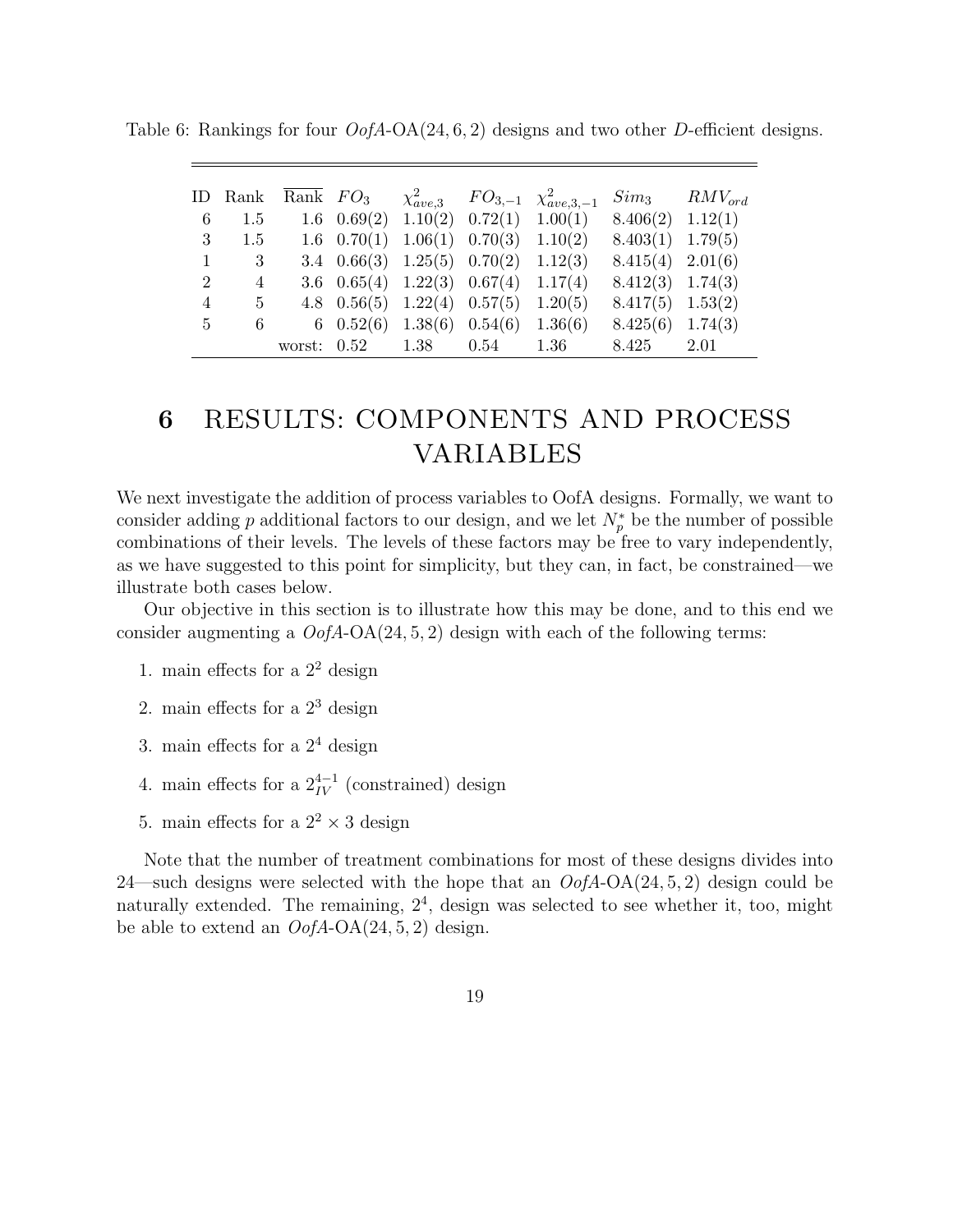<span id="page-19-0"></span>Table 7: Three OofA-OA(24, 6, 2) designs (ID's 6, 3, 1) and another D-efficient design (ID 5) with reference-design rows, followed by  $f_{kl}$  values.

| Design 6                         | Design 3                 | Design 1         | Design 5         |
|----------------------------------|--------------------------|------------------|------------------|
| 015243<br>$20\,$<br>$\mathbf{1}$ | 012543<br>$\,6\,$        | 032145<br>$55\,$ | 024351<br>40     |
| 024351<br>2<br>40                | 023451<br>34             | 034152<br>62     | 52<br>031452     |
| 031542<br>54<br>3                | 52<br>031452             | 042531<br>84     | 042153<br>80     |
| 045132<br>92<br>4                | 59<br>032514             | 052143104        | 051324<br>99     |
| 103254128<br>$5\overline{)}$     | 045132<br>92             | 054132116        | 120453148        |
| 123405153<br>6                   | $1\,0\,5\,2\,3\,4\,$ 139 | 124053158        | 123450154        |
| 143250208<br>7                   | 132450178                | 132045175        | 130452172        |
| 153024229<br>8                   | 135042188                | 142350202        | 154032236        |
| 205134259<br>9                   | 142503203                | 153042230        | 210354266        |
| 10 2 1 4 5 0 3 2 8 1             | 143052206                | 154032236        | 214530282        |
| 11 231045 295                    | 204135253                | 210354266        | 240135313        |
| 12 2 5 0 3 4 1 3 4 0             | 243150328                | 230154290        | 302514371        |
| 13 2 5 4 3 0 1 3 5 9             | 251304345                | 241530324        | 312504395        |
| 14 304215 375                    | 312054392                | 250431342        | 340125433        |
| 15 3 4 5 0 1 2 4 5 1             | 340215435                | 325401431        | 342510450        |
| 16 352014 469                    | 354120478                | 340251436        | 420531534        |
| 17352410474                      | 421053536                | 351024463        | 431052560        |
| 18 402135 487                    | 423051542                | 410235505        | 435201575        |
| 19 4 0 5 3 2 1 5 0 4             | 453102597                | 430152554        | 451032584        |
| 20 4 1 5 2 0 3 5 25              | 504321624                | 435210576        | 501423605        |
| 21 431205 561                    | 521403659                | 452013589        | 502341610        |
| 22 510423 629                    | 523014661                | 501234601        | 523140664        |
| 23 5 3 1 4 0 2 6 8 3             | 532401689                | 523410666        | 532041686        |
| 24 5 4 2 1 3 0 7 1 2             | 540123697                | 531420684        | 541230706        |
|                                  |                          |                  |                  |
|                                  |                          |                  |                  |
| 0 452463<br>444444               | 532653<br>524634         | 516615<br>524634 | 436425<br>436425 |
| $\mathbf{1}$                     |                          |                  |                  |
| 524634<br>$\overline{2}$         | 356235                   | 436425           | 356235           |
| 444444<br>3                      | 356235                   | 372273           | 452463           |
| 444444<br>$\overline{4}$         | 363525                   | 444444           | 453534           |
| 356235<br>$5\overline{)}$        | 533382                   | 372273           | 531582           |
|                                  |                          |                  |                  |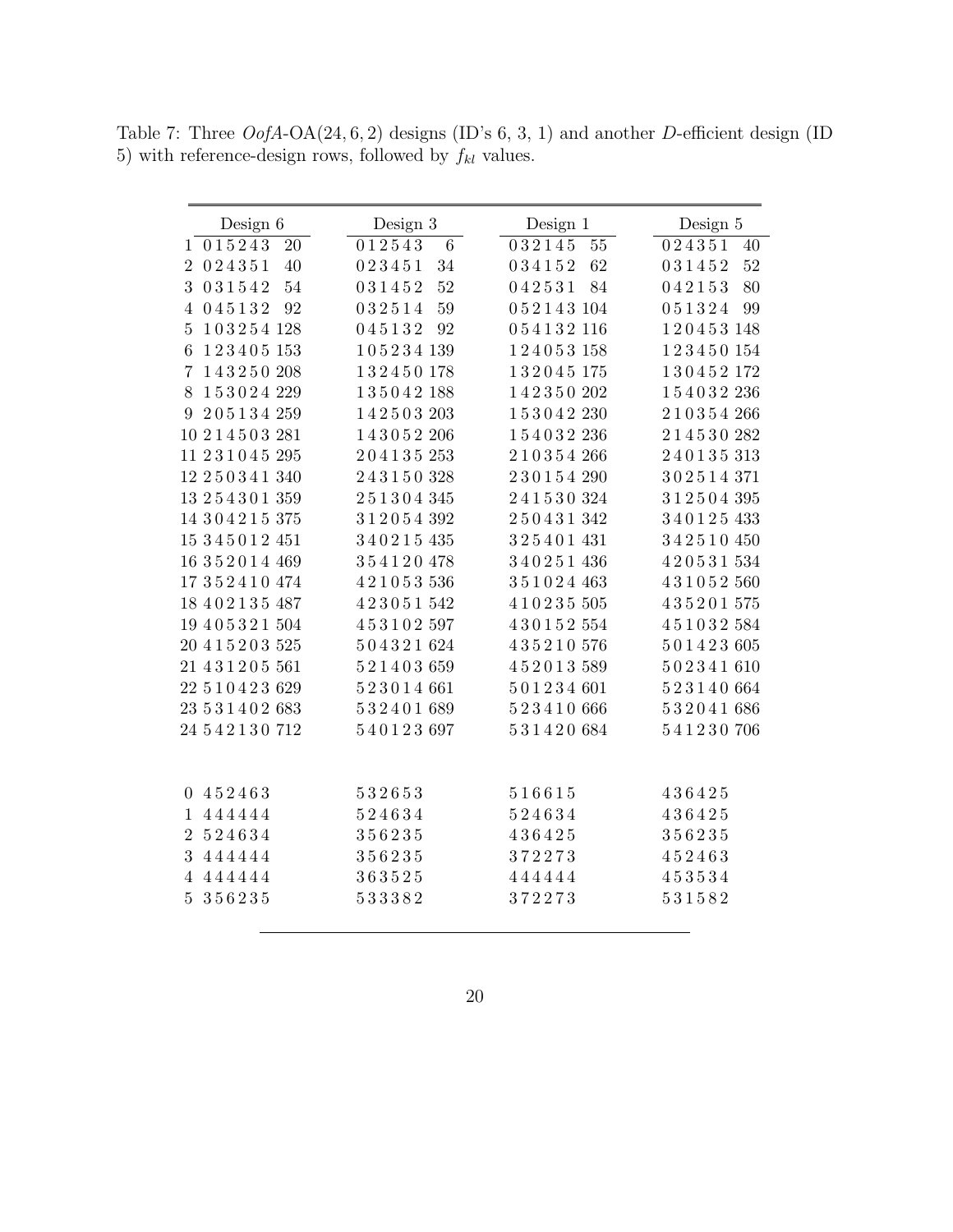We could create each design from basic principles—for example, there are  $120 \times 16 =$ 1920 candidate points for the third design. Our strategy for each design, however, was to first find an  $OofA-OA(24, 5, 2)$  design and use this design instead of the 120-run design. In our example, this reduces the number of candidate points to  $24 \times 16 = 384$ . In addition, it may also be possible to fractionate the process-variable portion as well—this case leads to the fourth design, with  $24 \times 8 = 192$  candidate points.

For our results, we choose to use Design ID 73 as our  $OofA-OA(24, 5, 2)$  design, and we show results only for the  $2^4$  and  $2^2 \times 3$  designs. In obvious notation, we call these designs as  $OofA-OA(24, 5, 2; 2<sup>4</sup>)$  $OofA-OA(24, 5, 2; 2<sup>4</sup>)$  $OofA-OA(24, 5, 2; 2<sup>4</sup>)$  and  $OofA-OA(24, 5, 2; 2<sup>2</sup>3<sup>1</sup>)$ . These results appear in Table 5, where for brevity we refer to the two process-variable portions as  $OA(2^4)$  and  $OA(2^23^1)$ .

The  $2^3$  result may be constructed from factors  $2-4$  from the  $2^4$ , and the  $2^2$  from any two of the factors 2–4. We were not able to find an  $OofA$ -OA with the  $2^{4-1}_{IV}$  design for Design ID 73, but were able to do so for Design ID 33 (not shown).

## 7 DESIGNS WITH RESTRICTIONS, AND NOTES ON ANALYSIS

In our work above, we have assumed that all m! permutations are in the set of candidate points. However, this may often not be the case. For example, the experimenter may be convinced that constraints are necessary, such as  $c_0 < c_1$ , or  $c_0 < c_1$  and  $c_2 < c_3$ , or  $c_0 < c_1 < c_2$ . As L. Hare, who has used the Williams' Latin Squares in OofA experiments, notes (personal communication, August 1, 2016), "I have done some work with order of addition, mostly related to food ingredients. It can make a very big difference for emulsions, for example. I've used a few full permutation designs, but usually the experimenters have some prior knowledge, especially about what orders will not work." In such cases, we can simply first reduce the number of candidate points to agree with the restrictions, create a new set of PWO frequency tables of the kind shown in Figure [1,](#page-7-0) and use this to define "orthogonal" properties in searching for an OofA-OA.

For analyses, we suggest either of two approaches, both of which are based on the assumption that interactions among the PWO factors are likely to occur. The first follows that of Hamada and Wu (1992)—use a stepwise approach to examine active main effects, and then repeat this approach but now including two f.i.'s that are associated with the active main effects. The second is to use tree-based regression modeling, in which interactions of a certain type are examined naturally.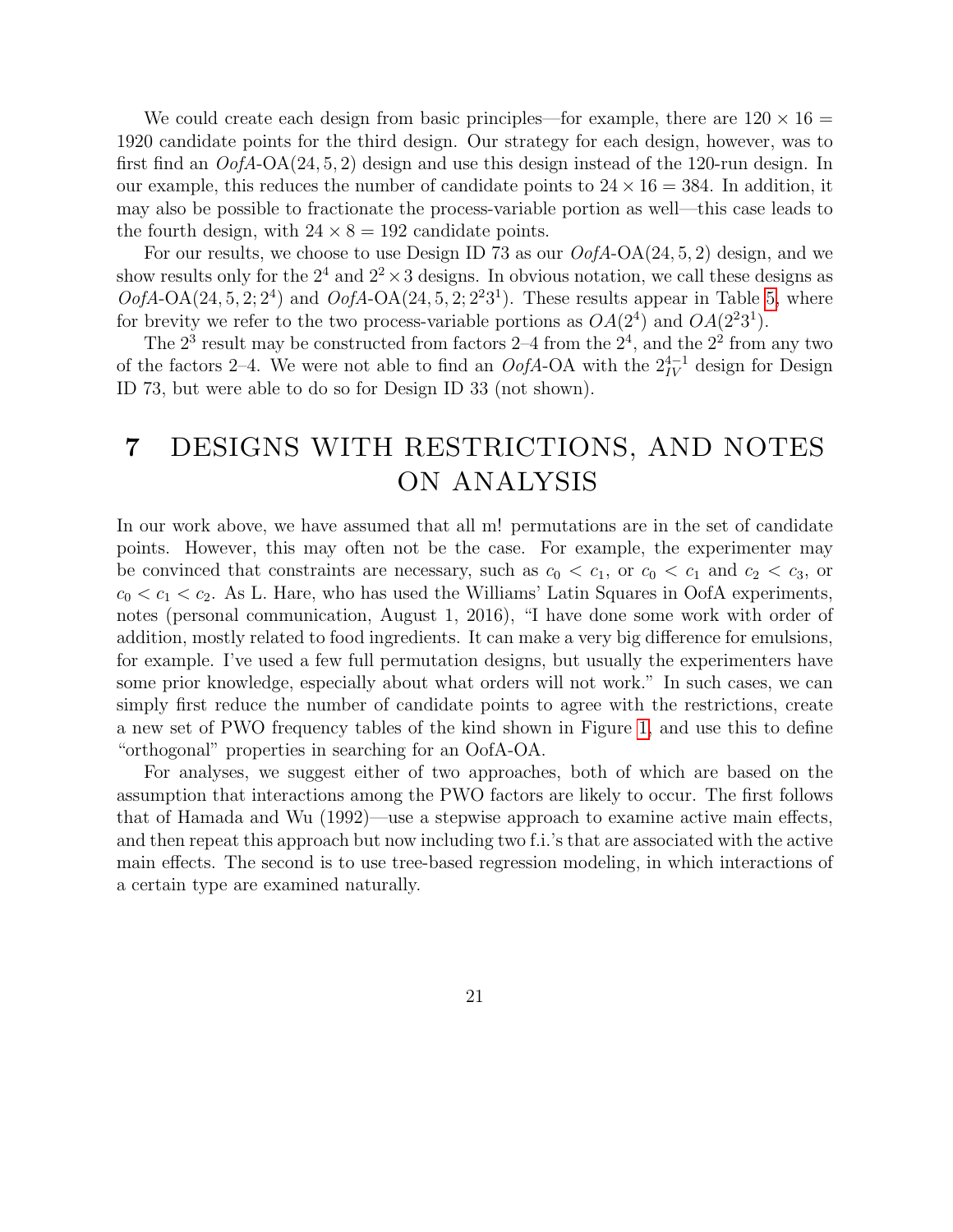## 8 FUTURE WORK

Proving that a D-efficiency of 1 is equivalent to D-optimality may lead to some insights into the structure of D-optimal, and perhaps OofA, designs. We have not been able to create a closed-form method of constructing any OofA-OA's, but have not ruled out such a possibility. For a design with N runs, can the largest  $m$  for which an OofA-OA exists be determined for general N and  $m$ , for a given t? A catalog of these designs, including a wide class of component-order-restricted designs and the addition of a wide class of process factors, would be useful, as would be the incorporation of our design-construction methods into software packages that are easily accessible to experimenters. The apparent small number of non-wt-isomorphic designs in some cases and large number in others surprised us. Does a structure exist among these? Can the number of non-wt-isomorphic designs be obtained and cataloged? Graphical summaries of key features of the designs, such as groupings among the orthogonal pairs or triples of the PWO factors, may help experimenters in assigning their components to the component labels  $0, \ldots, m-1$ . We have relied on the D-criterion because of its efficient implementation, but efficient routines for the  $\chi^2$ -criterion may produce better near-orthogonal OofA designs and designs with better strength-3 properties.

### 9 CONCLUSIONS

In this article we have introduced a class of OofA experimental designs, for which designs with good properties may be created in a relatively small numbers of runs. By generalizing the idea of OA's to OofA-OA's, we use a natural set of balance criteria to measure the quality of these designs. A connection made between D-efficient and OofA-OA designs, along with empirical evidence, allows us to use existing D-optimal algorithms to create OofA-OA designs. We have also found necessary conditions for the number of runs needed to create OofA-OA's of strengths 2 and 3. We have created designs for what we believe will be the most common cases, including 12-run OofA-OA's in 4 and 5 components, 24-run OofA-OA's in 5 and 6 components, and 24-run near-OofA-OA's in 7 components. It is possible to extend some of these designs to include process factors, making these designs even more useful. Our methods can be modified to create designs for the common case in which a subset of the component orderings are restricted a priori by the experimenter. We also raise a number of questions for future research.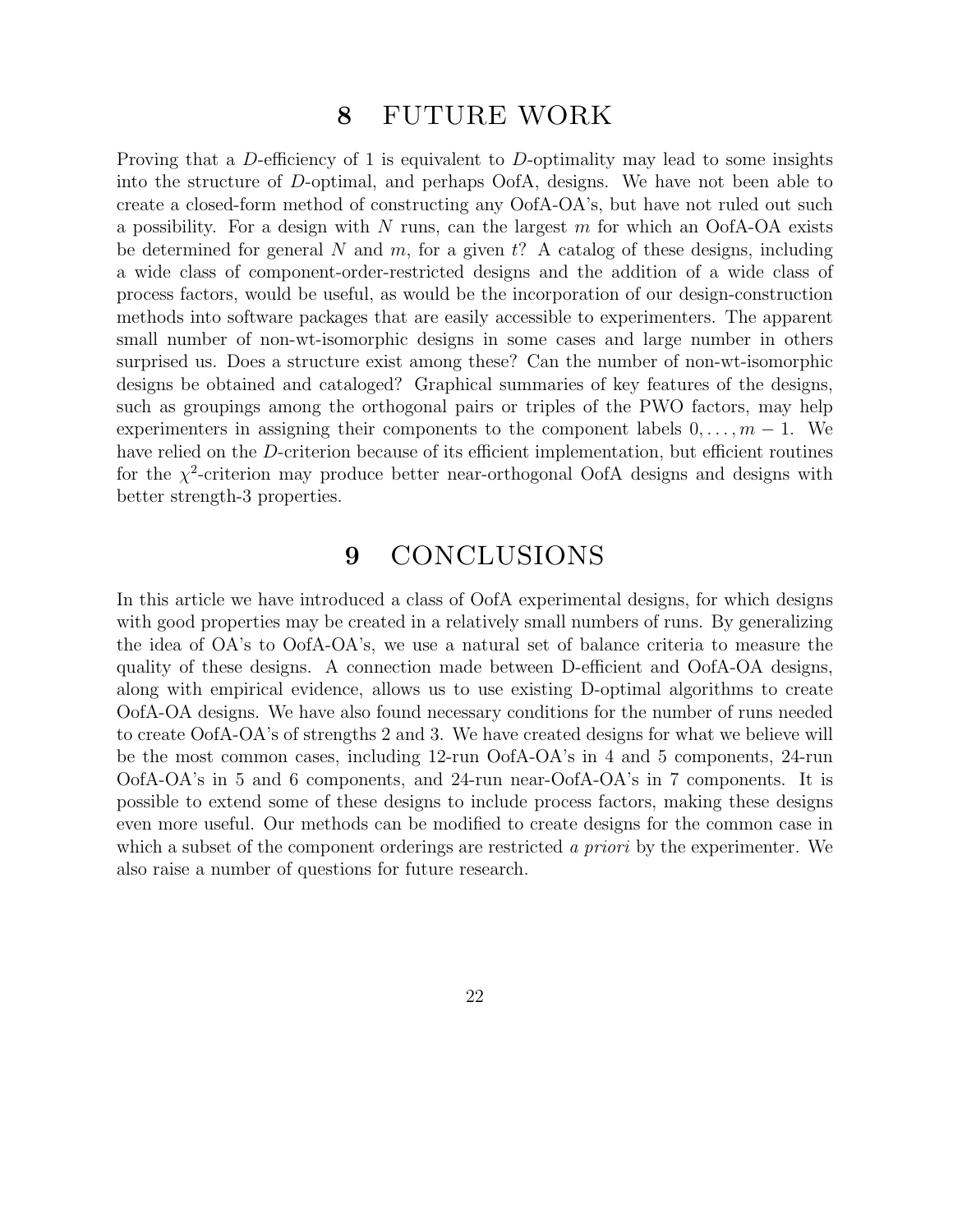## References

- [1] Black, B. E., Holaska J. M., Lvesque L., Ossareh-Nazari B., Gwizdek C., Dargemont C., and Paschal B. M. (2001). "NXT1 is Necessary for the Terminal Step of Crm1 mediated Nuclear Export". Journal of Cell Biology, 152, 141–55.
- [2] Clark, J. B. and Dean, A. M. (2001). "Equivalence of Fractional Factorial Designs". Statistica Sinica, 11, 537–547.
- [3] Fisher, Ronald A. (1971) [1935 original edition]. The Design of Experiments, 9th ed., Macmillan.
- [4] Hamada, M. and Wu, C. F. J. (1992). "Analysis of Designed Experiments with Complex Aliasing". Journal of Quality Technology, 24, 130–127.
- [5] Hedayat, A. S., Sloane, N. J. A., Stufken, J. (1999). Orthogonal Arrays: Theory and Applications, Springer, New York.
- [6] Kim, H. A., Ratner, N., Roberts, T. M., and Stiles, C. D. (2001). "Schwann Cell Proliferative Responses to cAMP and Nf1 Are Mediated by Cyclin D1". The Journal of Neuroscience, 21, 1110-1116.
- [7] Lekivetz, R., Sitter, R., Bingham, D., Hamada, M. S., Moore, L. M., and Wendelberger, J. R. (2015)."On Algorithms for Obtaining Orthogonal and Near-Orthogonal Arrays for Main-Efects Screening". Journal of Quality Technology 1, 2–13.
- [8] PerkinElmer, Inc. (2016). User's Guide To Alpha Assays Protein:Protein Interactions, available at https://www.perkinelmer.com/labsolutions/resources/docs/009625A 01 GDE.pdf, accessed 1/27/17.
- [9] Preuss, M., Weidman, P., and Nielsen, E. (2009). "How We Study Protein Transport". in Trafficking Inside Cells: Pathways, Mechanisms and Regulation, Segev, N., ed., Springer-Verlag, New York.
- [10] Van Nostrand, R. C. (1995). "Design of Experiments where the Order of Addition is Important". ASA Proceedings of the Section on Physical and Engineering Sciences, 155–160. American Statistical Association, Alexandria, Virginia.
- [11] Warnes, G. R., Bolker, B., Lumley, T. (2015). "gtools: Various R Programming Tools". R package version 3.5.0, available at https://CRAN.R-project.org/package=gtools